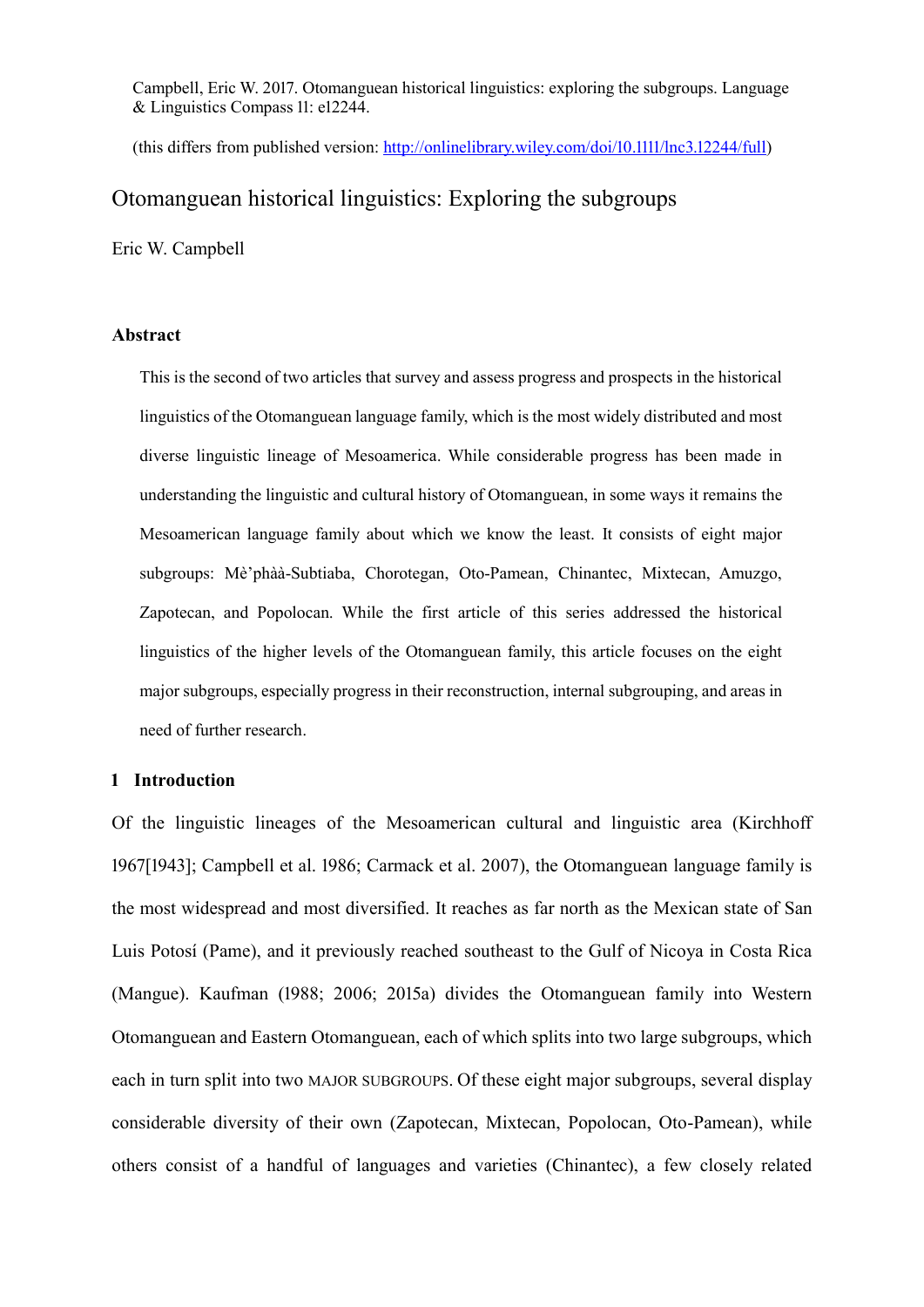languages (Mè'phàà-Subtiaba, Chorotegan), or perhaps one language with a few varieties (Amuzgo). While Otomanguean is distributed over a much smaller area than the Indo-European language family, its overall diversity and the number and variable depth of its major subgroups are roughly comparable (Kaufman & Justeson 2010).

The eight major subgroups in turn consist of from one (Amuzgo) to six (Oto-Pamean) ETHNOLINGUISTIC GROUPINGS (INALI 2009), which themselves may consist of one or many languages [\(Figure 1\)](#page-1-0). In most cases, communities within an ethnolinguistic grouping recognize some collective identity or history and their speech varieties usually have cognate autonyms with shared Spanish and English translations.



<span id="page-1-0"></span>Figure 1. Otomanguean classification (based on Kaufman 1988)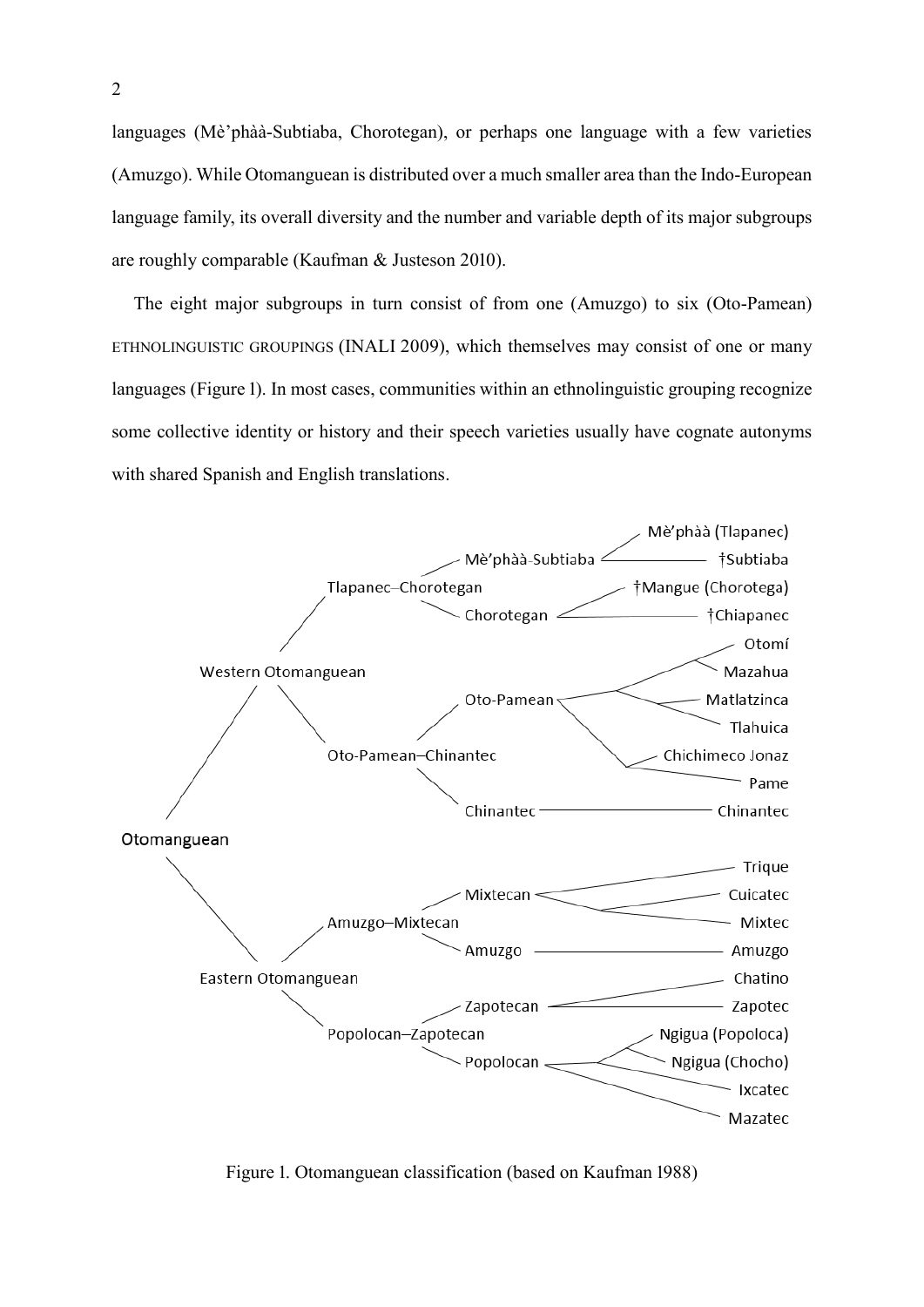The present article is the second of two articles whose main goals are to (i) provide a critical overview and state of the art of Otomanguean historical linguistics, (ii) highlight interesting or problematic aspects of the field, and (iii) identify areas in need of further attention. While the first article (Campbell 2017) addresses the higher levels of the family, the present one focuses on reconstruction and internal subgrouping within the eight major subgroups: Mè'phàà-Subtiaba ([§2\)](#page-2-0), Chorotegan ([§3\)](#page-4-0), Oto-Pamean ([§4\)](#page-5-0), Chinantec ([§5\)](#page-8-0), Mixtecan ([§6\)](#page-10-0), Amuzgo ([§7\)](#page-15-0), Zapotecan ([§8\)](#page-15-1), and Popolocan ([§9\)](#page-20-0). Typological characteristics of particular subgroups are mentioned in the sections, aside from features that are common to most of Otomanguean: VS and usually VAO constituent order, general head-initiality, head-marking, tone, laryngeal articulations, parataxis and juxtapositional structures, vigesimal numeral systems, body part terms as relational nouns (with few prepositions), prolific lexicalization through compounding, complex inflectional classes, lack of voice alternations but presence of layered unproductive valence-changing derivations, and main verbs incorporated into auxiliaries. Conclusions are given in [§10.](#page-22-0)

#### <span id="page-2-0"></span>**2 Mè'phàà-Subtiaba**

Mè'phàà is a cluster of speech varieties spoken in the eastern part of Guerrero state. It was previously referred to as Tlapanec, Yope, or Yopi, but community educators recently established the preferred autonym "Mè'phàà" (Carrasco Zúñiga 2006: 12; Navarro Solano 2012: 12). These languages display case marking, split ergativity with agentive marking in certain contexts, as well as indexation of 3rd person referents as given or new (Wichmann 2014); the morphology is synthetic and somewhat fusional.

Lehmann (1920) recognized that Mè'phàà was closely related to the geographically distant Subtiaba (also known as Nagranda or Maribio), a dormant and sparsely documented language that was spoken around León, Nicaragua (Campbell 1975). Mason (1940) referred to the pair as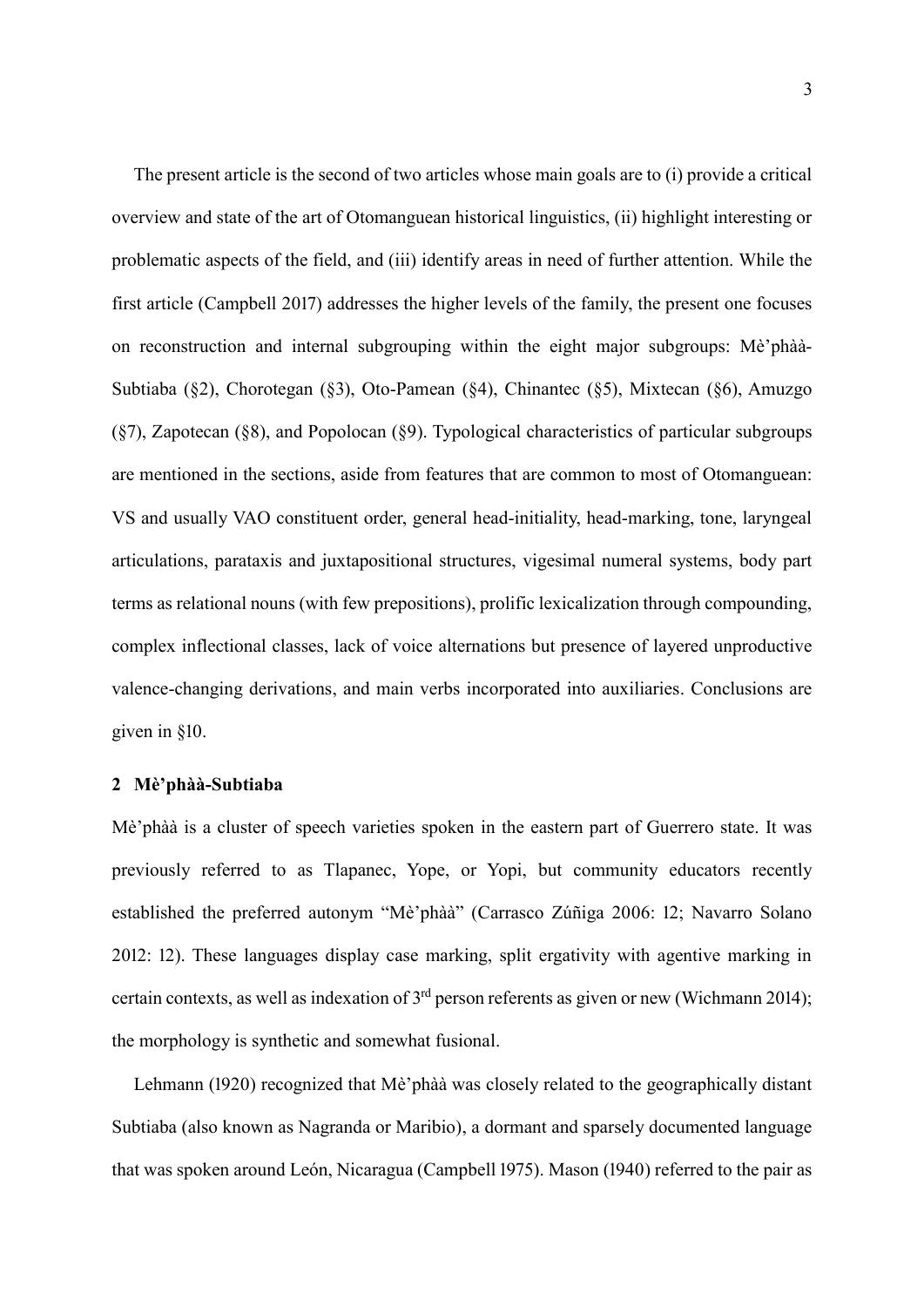"Supanecan," and Sapir (1925a: 403) considered them to be "dialects of a single language." Radin (1935: 45) suggested that Azoyú Mè'phàà was more divergent from other Mè'phàà varieties than was Subtiaba, and Kaufman (1983: 118) concludes that Mè'phàà is as phonologically diverse as Mè'phàà and Subtiaba together.

Lehmann (1920: 973–978) suggested that Subtiaba might be related to the distant Washo language of California; Sapir (1925a, 1925b) followed up and argued that Subtiaba belonged to the Hokan-Coahuiltecan stock, whose own genetic unity remains controversial (Campbell 1997: 295). Weitlaner (1941: 252) suggested that Mè'phàà might be Otomanguean, and Swadesh (1960: 85) grouped it closely with Chiapanec-Mangue, ultimately related to his Macro-Mixtecan. But it was Rensch (1976, 1977a) who finally demonstrated that Mè'phàà—and by association Subtiaba—was Otomanguean. Oltrogge (1977) argued that Subtiaba was instead related to Tol (Jicaque) of Nicaragua and Chontal of Oaxaca (Tequistlateco), both generally considered isolates or possibly related to each other (Campbell 1997: 160).

Suárez (1979) endorsed but revised Rensch's account of Mè'phàà's phonological development from proto-Otomanguean and rejected the Hokan and Tol-Chontal proposals (Suárez 1983: 2). Bright (1978) was not convinced by Rensch, and Suárez (1986) responded by adding evidence from (i) idiosyncratic sound alternations shared between Mè'phàà and other Otomanguean languages, and (ii) cognate morphology and grammatical particles. Kaufman (1983: 45-47) lays out sound correspondences between Mè'phàà-Subtiaba and the other Otomanguean major-subgroup protolanguages and identifies a couple of morphological innovations shared with Chorotegan (Kaufman 1988, 2016a).

No reconstruction of proto-Mè'phàà-Subtiaba exists yet, so shared innovations cannot be identified for subgrouping. Wichmann (2014) considered short vocabulary lists to estimate relative lexical similarity between varieties. He places Subtiaba as the least similar, followed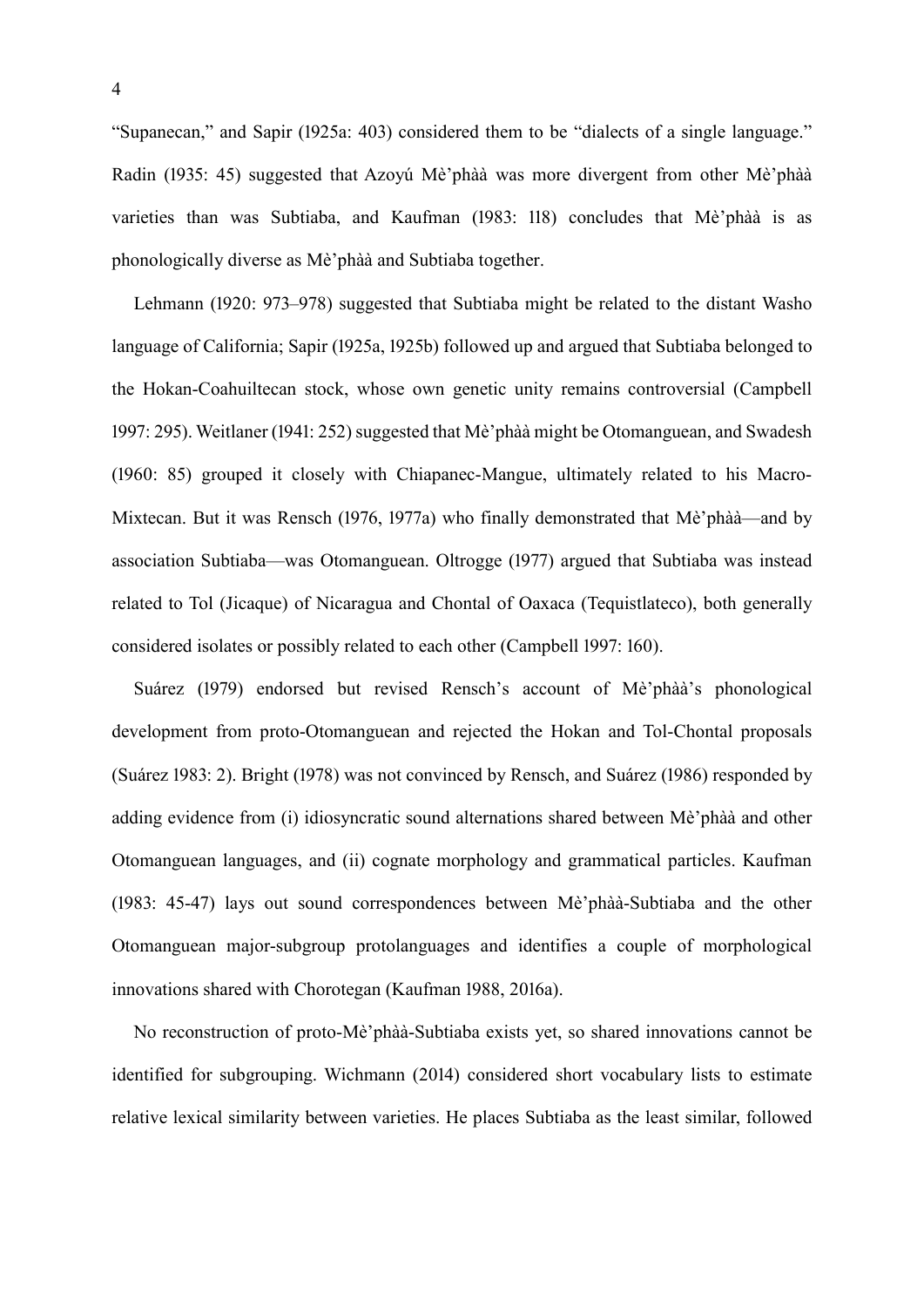by Azoyú, then Malinaltepec, and then Tlacoapa: the more southeasterly the variety, the more lexically divergent [\(Figure 2\)](#page-4-1).



Figure 2. Mè'phàà-Subtiaba lexical similarity (Wichmann 2014)

#### <span id="page-4-1"></span><span id="page-4-0"></span>**3 Chorotegan: Mangue and Chiapanec**

Chorotegan is the sister to Mè'phàà-Subtiaba. It consists of the now dormant Mangue and Chiapanec languages. Aside from a sketch Chiapanec grammar (de Albornoz 1875), little morpho-syntactic information about these languages exists. Mangue (also known as Chorotega or Diria) was spoken along the Pacific slope in what is now El Salvador, Honduras, Nicaragua, and Costa Rica. Brinton (1886) mentions that Mangue had already fallen out of use in much of its earlier range and that it was closely related to the Chiapanec language of Chiapas, Mexico. Brinton (1892) later reported that Chiapanec was related to Mazatec. Lehmann (1920) compiled and discussed much of the existing Chiapanec and Mangue data and classified them with Popolocan and Otomí-Mazahua in the group that Schmidt (1977 [1926]) later named "Otomi-Mangue," the source of the name "Otomanguean" (Jiménez Moreno 1962).

Fernández de Miranda et al. (1959: 57) distanced Chorotegan from Otomanguean, based on lexicostatistical calculations. But then Fernández de Miranda & Weitlaner (1961) reconstructed 270 proto-Chiapanec forms and 159 proto-Chorotegan forms and compared them to Gudschinsky's (1959) proto-Popolocan and Longacre's (1957) proto-Mixtecan. They proposed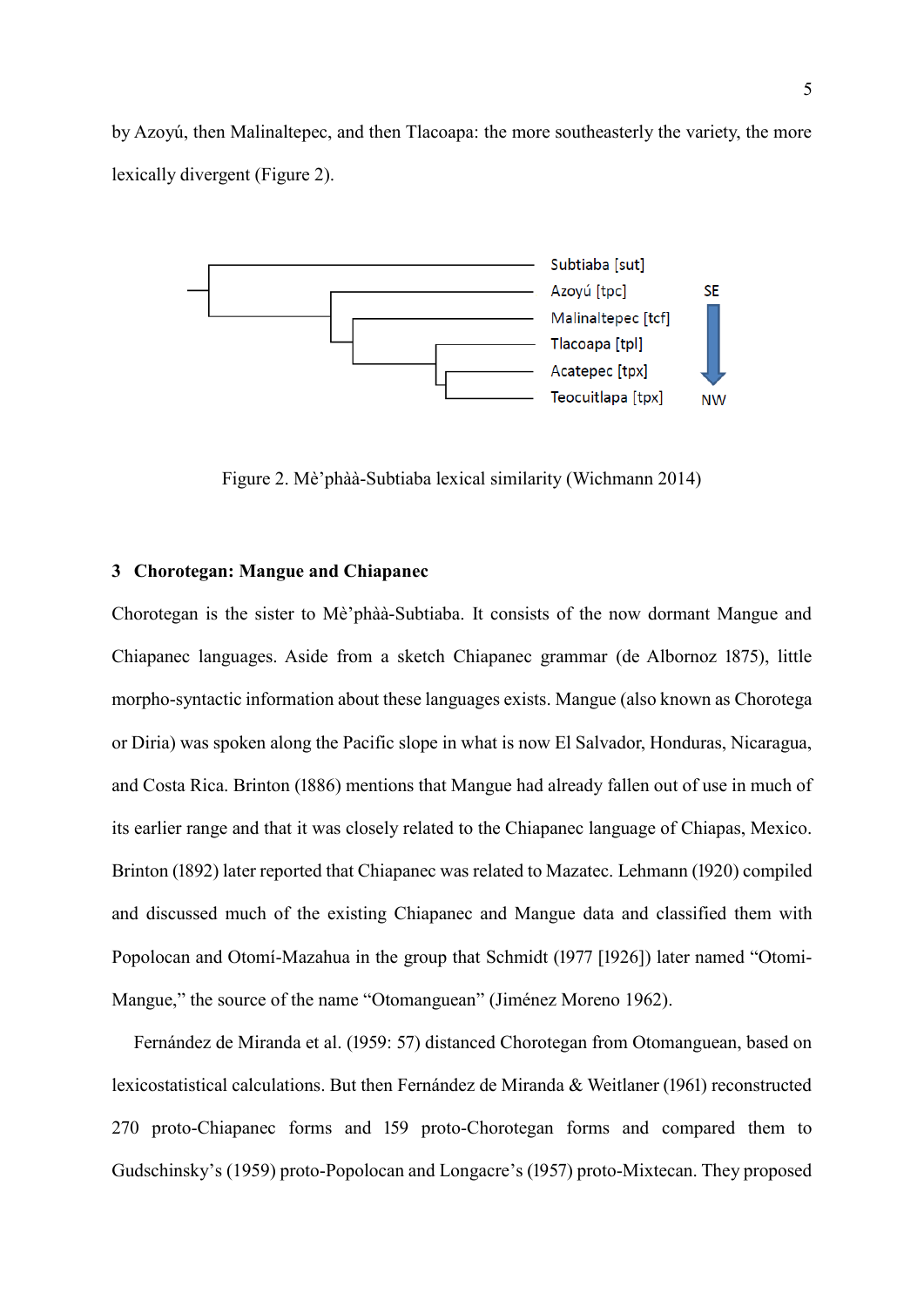100 proto-Popolocan-Mangue reconstructions, placing Chorotegan back in Otomanguean. Echoing Brinton and Lehmann, Fernández de Miranda & Weitlaner (1961: 8) noted striking lexical similarity between Chorotegan and Popolocan, and Hamp (1964: 393) cautiously suggested a closer connection between those two groups than either with Mixtecan. Kaufman (1988) classifies Chorotegan and Popolocan as maximally distant within Otomanguean but finds grammatical evidence for contact between them before the (proto-)Chorotegans migrated south.

<span id="page-5-0"></span>**4 Oto-Pamean: Otomí, Mazahua, Matlatzinca, Tlahuica, Chichimeco Jonaz, and Pame** Oto-Pamean is the northernmost Otomanguean subgroup, spanning a large area of central Mexico. It is linguistically divergent, having restructured the verbal inflectional system (Kaufman 1988) and having undergone significant phonological reduction (Kaufman 1983: 61). It boasts some of the largest consonant inventories and most elaborate TAM systems found in the family. Oto-Pamean languages tend towards semantic alignment, have noun classes, and have a dual number category (Palancar, To appear).

Based on lexical and grammatical similarities, Pimentel (1903a: 434) proposed an "Othomí" language family consisting of Otomi, Mazahua, Pame, and Chichimeco Jonaz. He excluded Matlatzinca because of its polysynthetic structure, citing language contact as the source of shared similarities (Pimentel 1903b: 408). Soustelle (1937) wrote ethnographies and phonological and grammatical sketches of Otomí (San José del Sitio), Mazahua, Matlatzinca, Tlahuica, Pame, and Chichimeco Jonaz. He argued that (i) the phonological, lexical, and grammatical similarities among them were too deep to be due to chance or contact and they formed an "Otomi-Pame" family; (ii) they form pairs based on closest affiliation: Otomí-Mazahua, Matlatzinca-Tlahuica, and Pame-Chichimeco Jonaz (see also Pimentel 1903b: 426); and (iii) Otomí-Mazahua and Matlatzinca-Tlahuica together form a larger subgroup (Soustelle 1937: 439).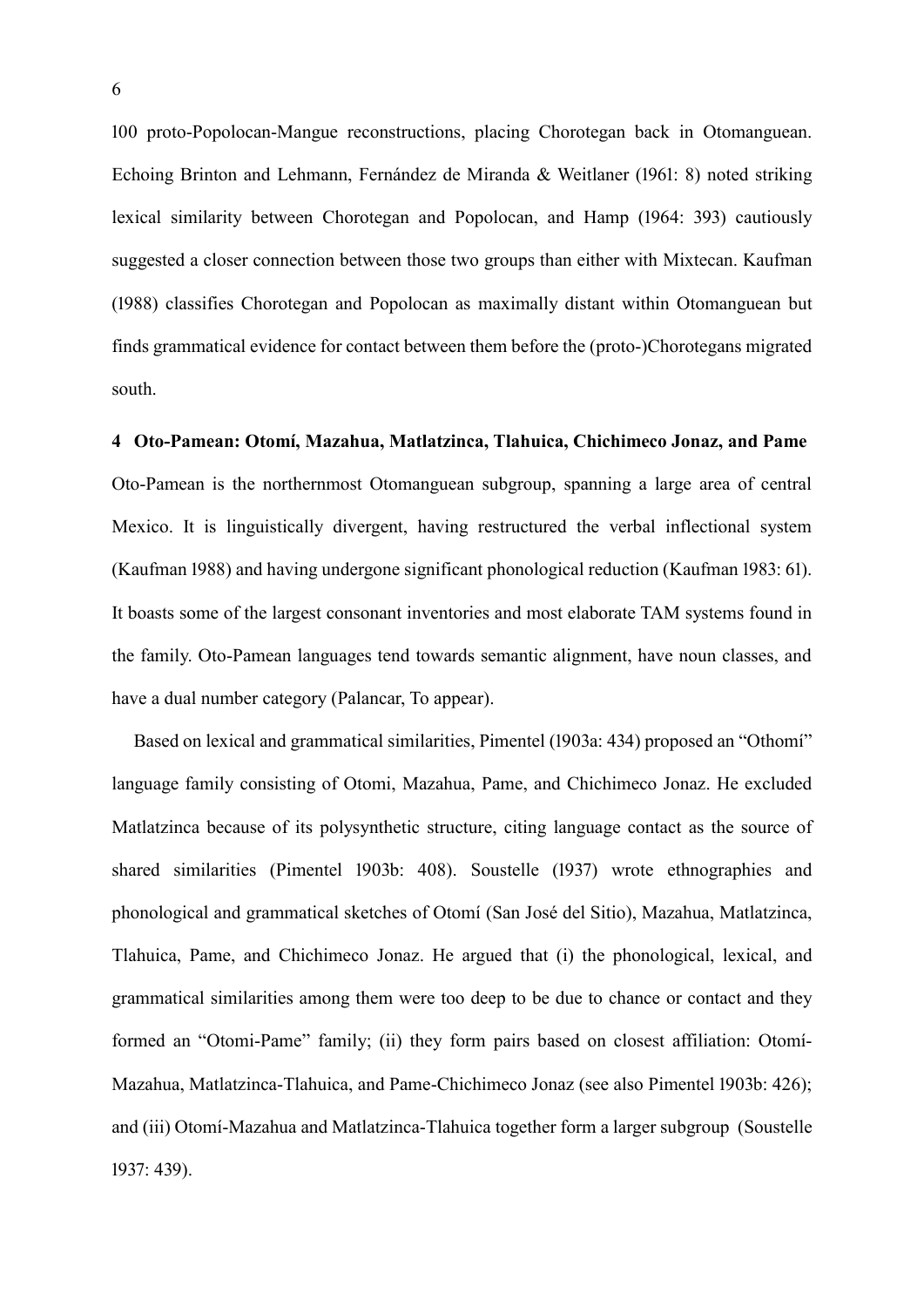Bartholomew (1965: 1-10) identifies shared innovations and confirms Soustelle's subgrouping, arguing against the competing lexicostatistical proposals of Manrique Castañeda (1958) and Swadesh (1960). Kaufman (1988) concurs with Soustelle and Bartholomew [\(Figure](#page-6-0)  [3\)](#page-6-0).



Figure 3. Oto-Pamean subgrouping (Soustelle 1937; Kaufman 1988)

<span id="page-6-0"></span>Bartholomew (1965) reconstructs 811 proto-Oto-Pamean forms, including tone, and inflectional morphology, but some of her reconstructions are based on data only within various Oto-Pamean subgroups. Kaufman (1983) replaces Bartholomew's (1989) revised diphthongs with sequences involving glides and her "centralizing laryngeal" with the vowels *\*ɨ* and *\*ə*.

# **4.1 Otomi and Mazahua**

The first application of the Comparative Method to Oto-Pamean languages was Newman & Weitlaner's (1950a) 333 proto-Otomí reconstructions, based on eleven Otomí varieties. They identified about a dozen lexical isoglosses and reconstruct some Spanish loans to proto-Otomí, suggesting only recent diversification. In their analysis, Otomí consists of four groupings: (i) Ixtenco, the most divergent; (ii) Northwestern (Mezquital, *\*ɔ* merging with *\*a*, and *\*mb* merging with *\*b*): Tepenené, Zimapan, Tecozautla (Hidalgo), and the variety documented in López Yépes (1826); (iii) Southwestern, the most diversified, including Tilapa, Magú, Octupán,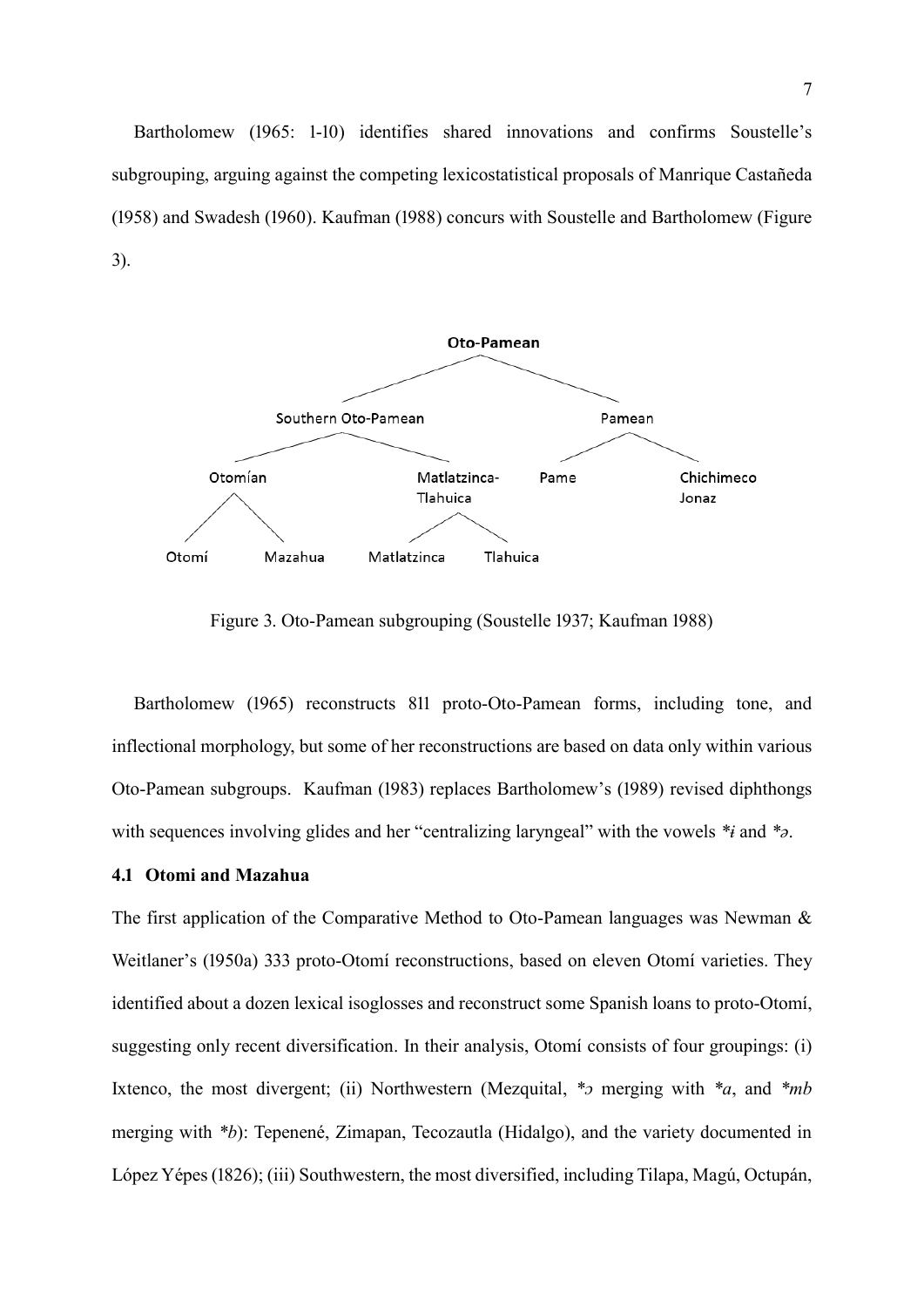and Temoaya; and (iv) Northeastern (or Sierra Otomí), including San Pablito (Puebla) and San Pedro Tlachichilco (Hidalgo).

Newman & Weitlaner (1950b) deepened their work to 203 proto-Otomí-Mazahua reconstructions (their "Primitive Central Otomían"), adding data from the Mazahua varieties of San Miguel Tenoxtitlan and Ixtapa de Oro. According to them Otomí  $*\tilde{o}$  merged with  $*\tilde{u}$ , and *\*r* partially merged with *\*n*, but otherwise Otomí is conservative and Mazahua innovative. Bartholomew (1960) argues for removing *\*r*, *\*tf*, *\*s*, and *\*n* from Newman & Weitlaner's proto-Otomí consonant inventory and revises their reconstructed consonant clusters based on insights from three more varieties: San Felipe (México state), and Tlacotlapilco and San Gregorio of Hidalgo.

Lastra (2006: 44–63) surveys 39 Otomí varieties and presents phonological and lexical isoglosses, but some involve innovations, others retentions, and others just correspondences without any indicated directionality. Lastra (2010: 872) reports that Otomí and Mazahua show significant grammatical differences but share about 70% of their lexicon and could perhaps be considered a single dialect chain. Palancar (2013) traces shifts and losses of the proto-Oto-Pamean dual number in multiple Otomí varieties.

#### **4.2 Matlatzinca and Tlahuica**

Matlatzinca is now spoken only in the village of San Francisco Oztotilpan near Toluca, but was formerly spoken in nearby Mexicalcingo and near Charo, Michoacán (Soustelle 1937: 302), where it was known as Pirinda (Pimentel 1903b). Tlahuica is currently spoken in San Juan Atzingo and neighboring towns in the municipality of Ocuilan, southeast of Toluca (Muntzel 1986: 3).

Weitlaner (1953) sketched out sound correspondences between Matlatzinca and proto-Otomían and found less than 50% lexical correspondence. Hasler (1961) offered 190 proto-Matlatzinca-Tlahuica reconstructions but did not discuss many of the irregularities in the data.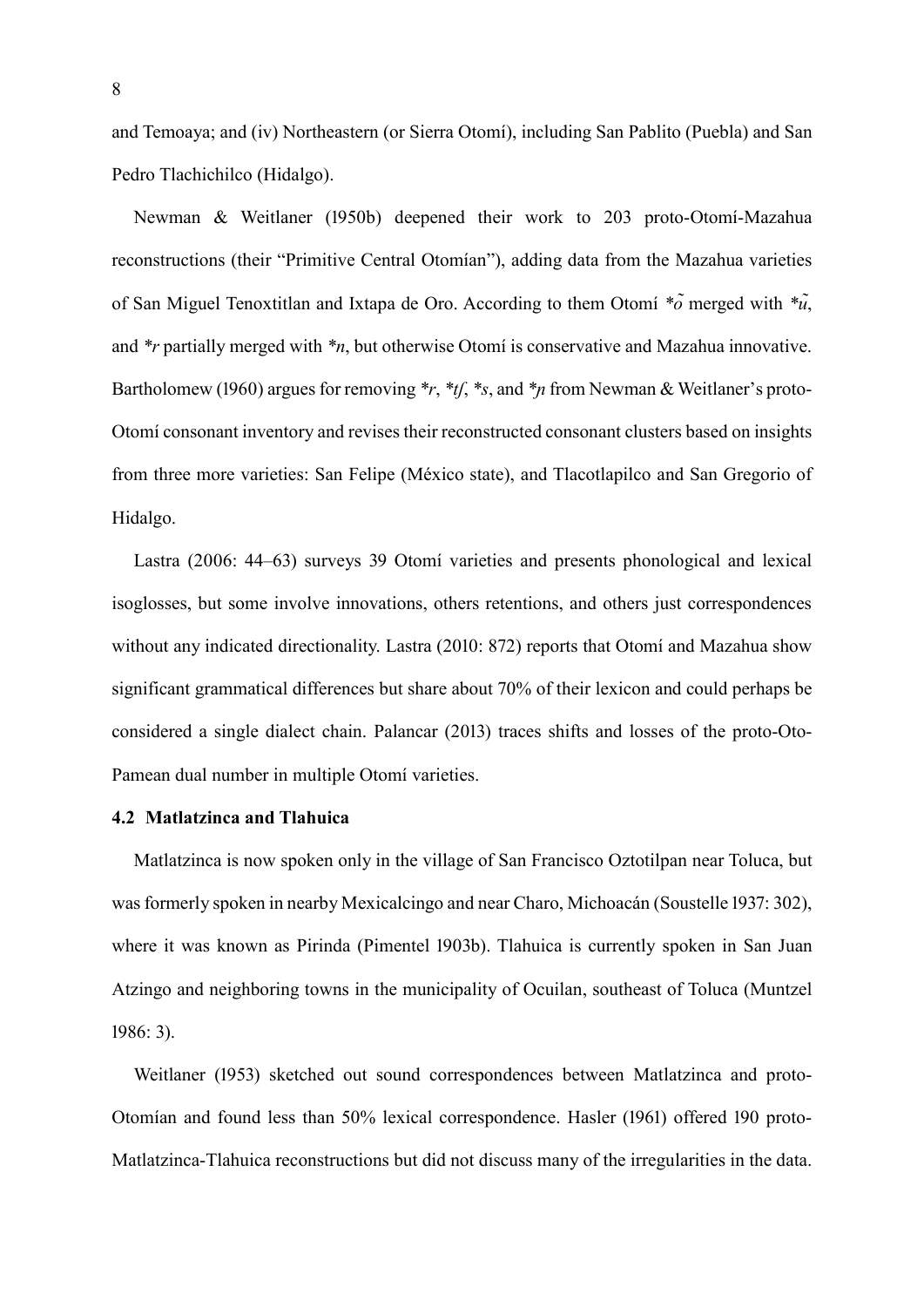Pérez (2007) reconstructs the proto-Matlatzinca-Tlahuica segmental inventory and identifies sound changes in each. She provides 888 cognate sets, another 132 possible cognates, and 4,670(!) lexical sets illustrating the many sound correspondences, but she does not reconstruct full forms. Pascacio Montijo (2014) reconstructs the proto-Matlatzinca-Tlahuica independent pronouns.

#### **4.3 Pamean: Pame and Chichimeco Jonaz**

Pame was earlier considered to consist of two languages: Southern Pame and Northern Pame (Soustelle 1937). The former is now dormant and was spoken in Jiliapan, Hidalgo (Gibson & Bartholomew 1979: 309), and the latter is now considered to consist of two languages of southern San Luis Potosí: Northern Pame and Central Pame (Avelino 2006; Lastra 2010: 865). Excluding recent migration, Chichimeco is spoken today in one town: Misión de Chichimecas, San Luis de la Paz, Guanajuato. The same variety is reported to have been spoken in a few other towns (Angulo 1933: 153), and a more divergent variety was spoken in Fuenclara, San Luis Potosí (Lastra 2010: 865).

Bartholomew (1959) added Pame to Newman & Weitlaner's (1950b) proto-Otomían and Weitlaner's (1953) proto-Otomían-Matlatzinca studies, which she later expanded into her indepth proto-Oto-Pamean reconstruction (Bartholomew 1965).

#### <span id="page-8-0"></span>**5 Chinantec**

Chinantec is the sister group of Oto-Pamean; it is spoken in northern Oaxaca and a few towns in Veracruz. Chinantec languages are largely monosyllabic, with highly elaborate tonal inflection for person marking and aspect; animacy is highly activated in the grammar and the languages have been reported to display accusative (Castellanos Cruz 2014: 54) or perhaps agentive alignment (Castillo Ramírez 2011: 31).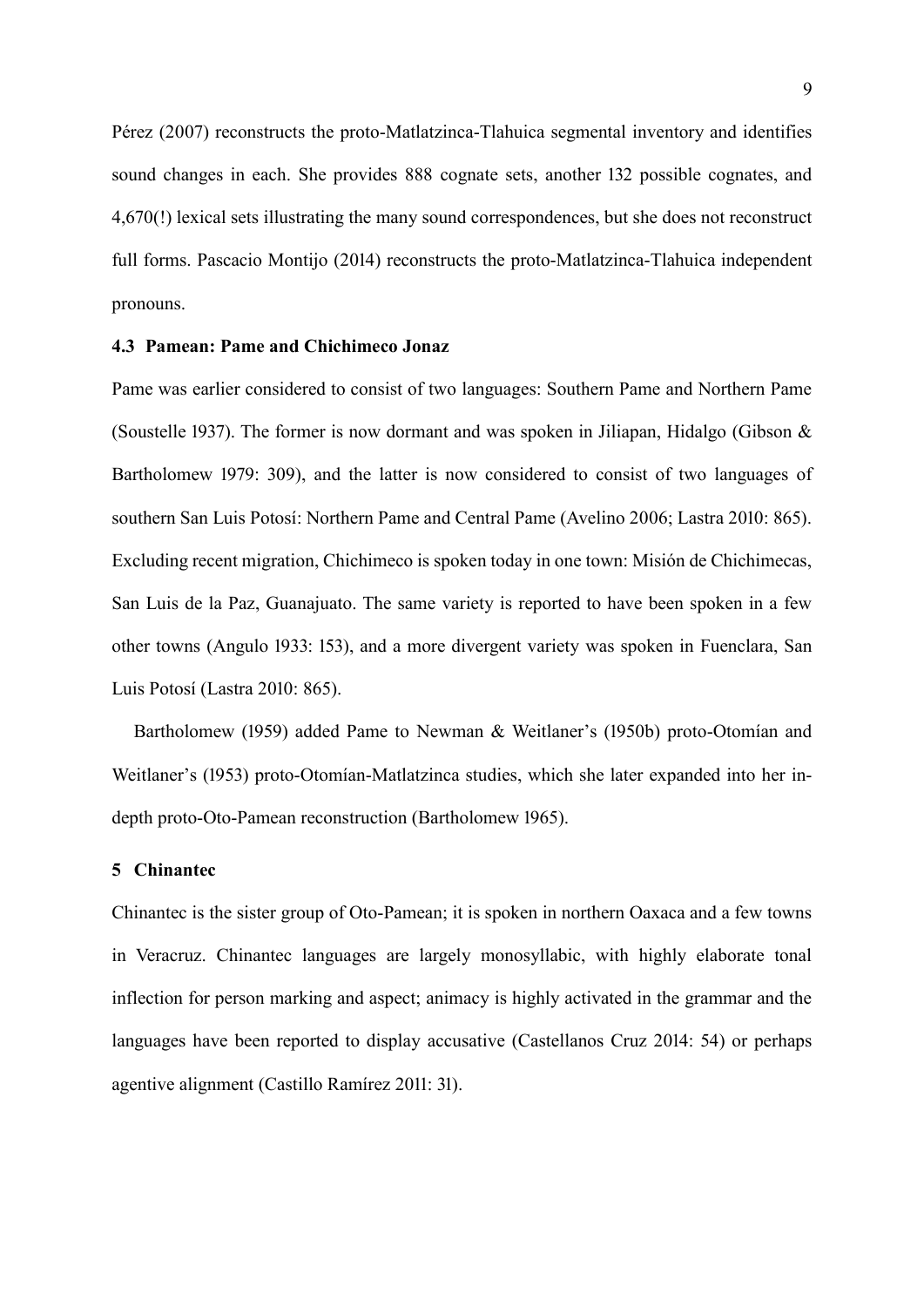Weitlaner & Smith (1962) reconstructed the proto-Chinantec segmental inventory and a dozen words. Rensch's (1963; 1968) proto-Chinantec included 230 reconstructions and significantly differed from Weitlaner & Smith's [\(1\).](#page-9-0)

<span id="page-9-0"></span>

| (1) |          | Weitlaner & Smith (1963) | Rensch (1968)                  |
|-----|----------|--------------------------|--------------------------------|
|     | 'basket' | $*$ mji?                 | $*_{m}i$ . $2^{L}$             |
|     | 'cacao'  | * $\ell$ ia?             | $*_{Z}$ já $2^L$ <sup>LH</sup> |
|     | 'possum' | *haï                     | $*h$ ú $\cdot$ <sup>H</sup>    |
|     | 'fire    | *hqii                    | $*$ hyi <sup>L</sup>           |
|     | 'beans'  | *hnąí                    | $*$ hniu <sup>L</sup>          |

Rensch worked with data from 23 villages, which he grouped into 17 varieties. He initially reconstructed no nasal consonants, treating them as allophones of voiced obstruents, but he later reconstructed nasals (Rensch 1966, 1989: 15). He reconstructs 2 proto-Chinantec tones and 5 tonal melodies: \*H, \*L, \*LH, \*HL, \*HLH, whose reflexes interact with vowel length, final \*ʔ, and accent, the last of which has been characterized as a contrast between ballistic and controlled syllables (Merrifield 1963; Foris 1973; Rupp 1990; Merrifield & Edmondson 1999). Kaufman (1983) reconstructs ballistic syllables as \*Vh. Silverman (1997: 483) finds support for part of Rensch's tonal reconstruction in Comaltepec Chinantec.

Egland (1983) classified Chinantec varieties into 14 groupings based on inter-intelligibility surveys, but Rensch (1989) arrived at a much different subgrouping when he expanded his proto-Chinantec reconstruction to an impressive 968 forms, the largest of any Otomanguean major subgroup. He identifies 47 phonological and 36 lexical innovations. Although many isoglosses overlap, several pairs of varieties group together by sharing the same phonological innovations: Palantla with Tepetotutla (Group II); Valle Nacional with Ozumacín (Group III); Lalana with Lealao (Group IV); and Quiotepec with Comaltepec (Group V). Ojitlán, Usila, Tlacoatzintepec, Chiltepec, Sochiapan, and Quetzalapa together share 7 phonological and 14 lexical innovations (Group I). Group I shares 5 more innovations with Tepetotutla alone and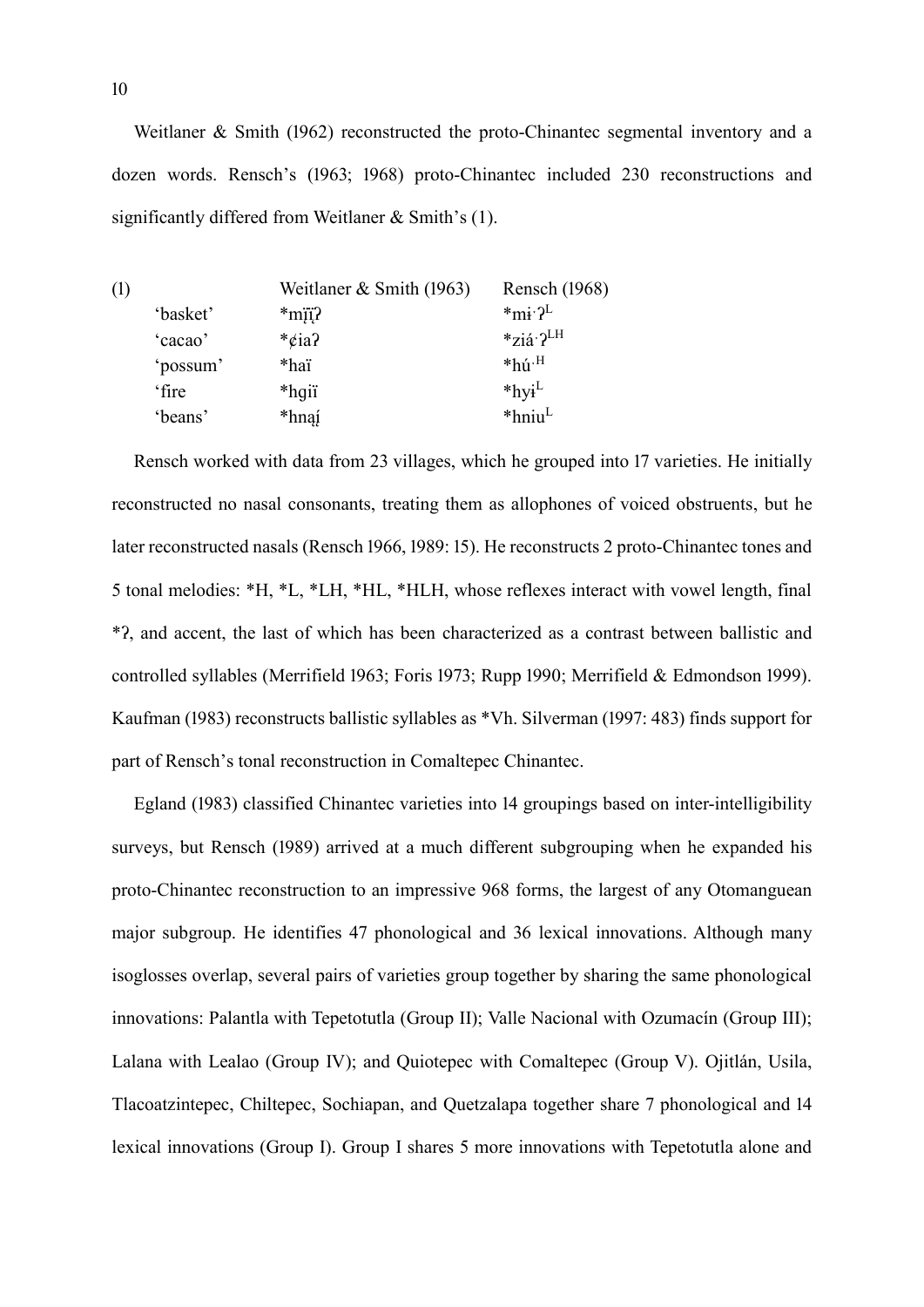nine further innovations with both Tepetotutla and Palantla, joining Groups I and II into a larger subgroup. Two other innovations are shared by all groups except for the divergent Group V [\(Figure 4\)](#page-10-1).



Figure 4. Chinantec subgrouping (Rensch 1989)

### <span id="page-10-1"></span><span id="page-10-0"></span>**6 Mixtecan: Trique, Cuicatec and Mixtec**

Longacre (1955, 1957) argued that Trique, Mixtec and Cuicatec form the Mixtecan family. He considered Amuzgo to be somehow related but largely omits it for lack of data. He reconstructs final syllables of 279 proto-Mixtecan forms with data mostly from (i) Chicahuaxtla Trique; (ii) Concepción Pápalo Cuicatec; and (iii) the Mixtec varieties of San Miguel el Grande, San Esteban Atatláhuca, Jicaltepec, and Metlatónoc. Longacre explored the complicated patterns in penultimate syllables, which required a sketch of the Mixtecan tense-aspect system. He posited stem-initial consonant alternations for proto-Mixtecan, which Kaufman (1983: 57) handles with additional sound correspondences and prefixes. Early studies probing subgrouping within Mixtec and Cuicatec (Holland 1959) and Mixtec and Trique (Arana Osnaya 1960) followed Longacre's work, but these were based on lexicostatistics and not shared innovations.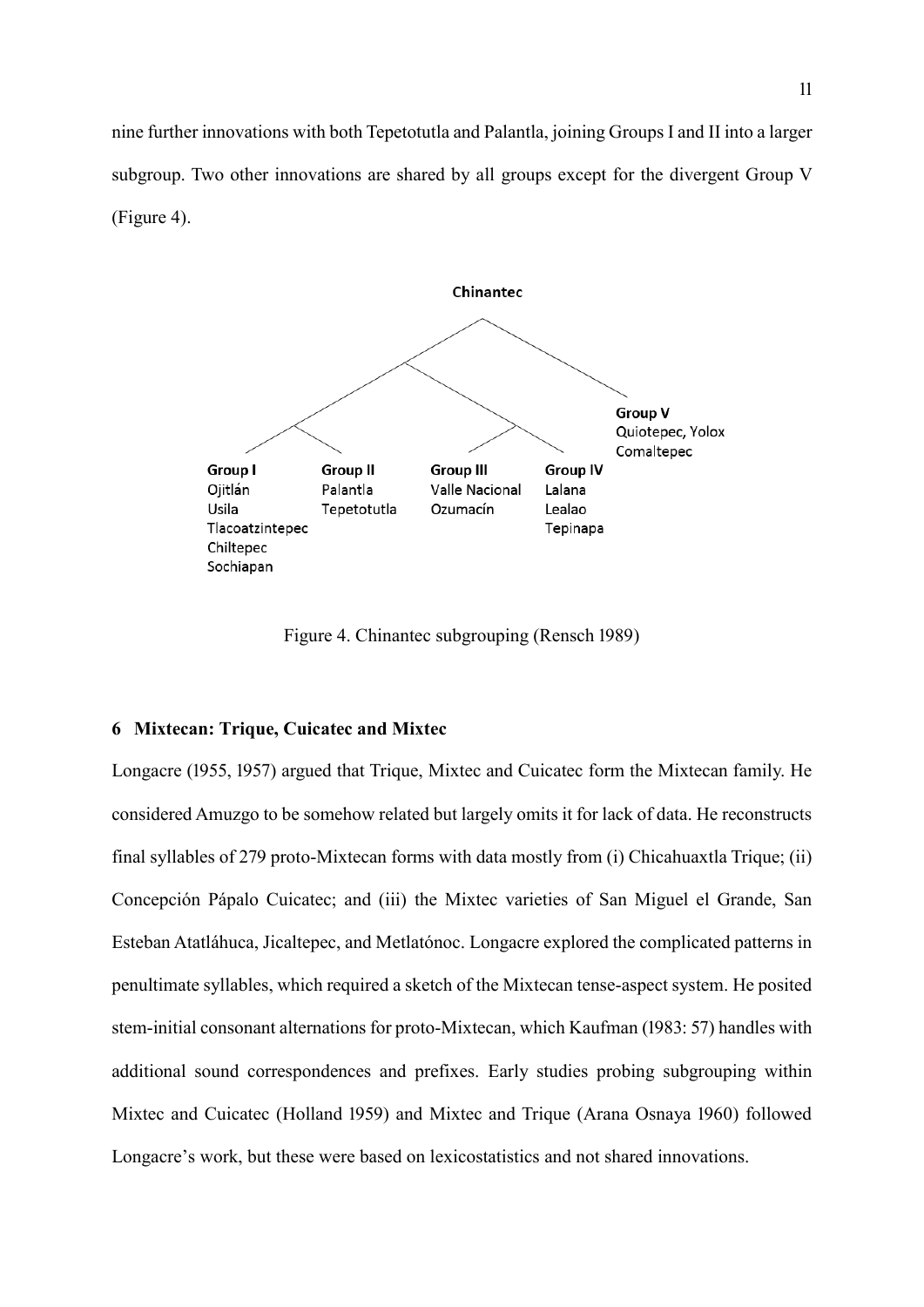# **6.1 Trique**

Trique is spoken in the Western Mixteca Alta region and is generally considered to consist of three not greatly divergent varieties: Chicahuaxtla, Copala, and Itunyoso (Hollenbach 1977; Kaufman 2006a; DiCanio 2008; Matsukawa 2008). It is the most innovative Mixtecan subgroup. It underwent a series of sound changes that precipitated a restructuring of its verbal inflectional system (Longacre 1957: 17, 58), and it was earlier classified outside of Mixtecan (Weitlaner 1941), sometimes in Popolocan (Mechling 1912). In disagreement with Longacre, Swadesh (1960) placed Trique outside of Mixtecan again (lexicostatistically), and Longacre (1961) countered with detailed evidence from shared innovations, fixing Trique's place in Mixtecan. Matsukawa (2005) presents about 580 preliminary proto-Trique reconstructions based mostly on Chicahuaxtla and Copala.

# **6.2 Cuicatec**

Cuicatec is spoken in the northern part of Oaxaca around Cuicatlán and is the group most closely related to Mixtec (Belmar 1902: 4). INALI (2009) lists three varieties, which Kaufman (2006a: 120) considers a single language. Longacre (1957) deals with Cuicatec historical phonology in some detail, and though a lengthy bilingual dictionary (Anderson & Concepción Roque 1983) and a few descriptive works exist (Needham & Davis 1946; Davis & Walker 1955; Bradley 1991; Feist & Palancar 2016), Cuicatec remains one of the least documented and described Otomanguean subgroups.

### **6.3 Mixtec**

Mixtec is spoken in much of western Oaxaca, parts of eastern Guerrero, and a few towns in Puebla. Jiménez Moreno (1962) considers Mixtec a language with seven diversified "dialect complexes." Josserand (1983: 457–458) states that "Mixtec must include over a dozen mutually unintelligible varieties, or languages, each with many local dialects," and Lewis et al. (2015) list 51 Mixtec "languages." As these varied numbers reflect, Mixtec is highly diversified and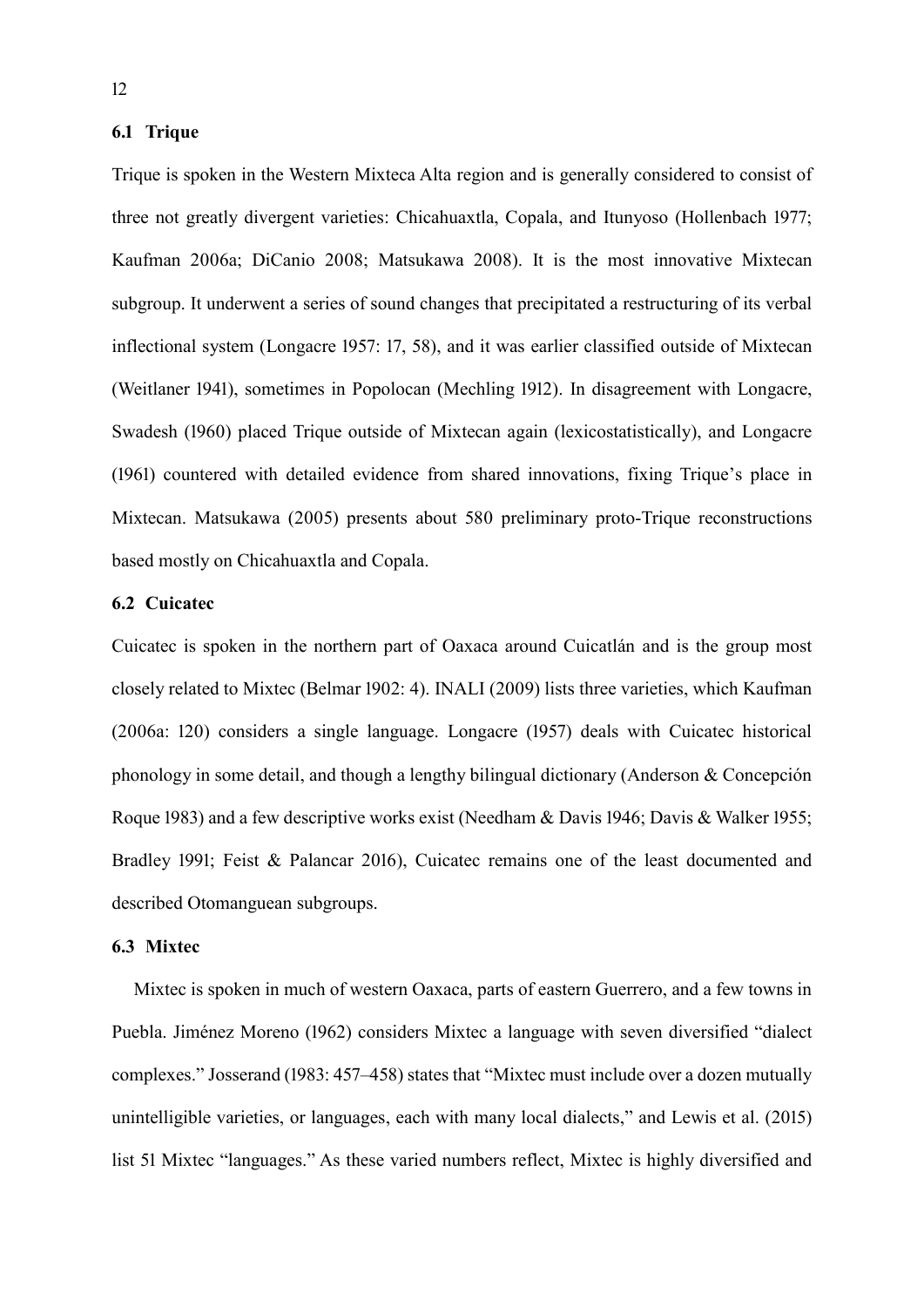its internal classification remains poorly understood. While larger regions such as the Mixteca Alta, Mixteca Baja, and Mixteca de la Costa may have geographic utility, they are not linguistic groupings.

Mak & Longacre (1960) consider 28 Mixtec varieties and reconstruct final syllables of 91 proto-Mixtec forms, traced from Longacre's proto-Mixtecan. Longacre (1957: 113) explains that he only reconstructs final syllables because they are the most likely to be fully cognate across Mixtecan, but it's not clear why Mak & Longacre did not reconstruct full forms at least within Mixtec proper. They also leave tone aside, even though Longacre had reconstructed proto-Mixtecan tone.

From 1977 to 1982, Josserand (n.d.) directed an extensive lexical and syntactic survey in 120 Mixtec villages, which is now curated in the Archive of the Indigenous Languages of Latin America (AILLA). These data fueled significant advances in Mixtec historical linguistics. Bradley (1981) reconstructed proto-Mixtec kinship terminology. Bradley & Josserand (1982) investigated Mixtec dialectology and provided 45 proto-Mixtec reconstructions (without tone) and 16 sound changes with relative chronologies. They provide isogloss maps and discuss likely migrations and a diachronic stratigraphy of diffusion spheres, but offer no subgrouping. Josserand et al. (1984) examine colonial era Mixtec documents and determine that they represented local varieties and not some written standard or lingua franca Mixtec.

Josserand's (1983) Mixtec dialect history focuses on vowels but also includes 188 proto-Mixtec reconstructions, with primary data from the 120 surveyed Mixtec villages. She posits 12 Mixtec dialect areas [\(Figure 5\)](#page-13-0).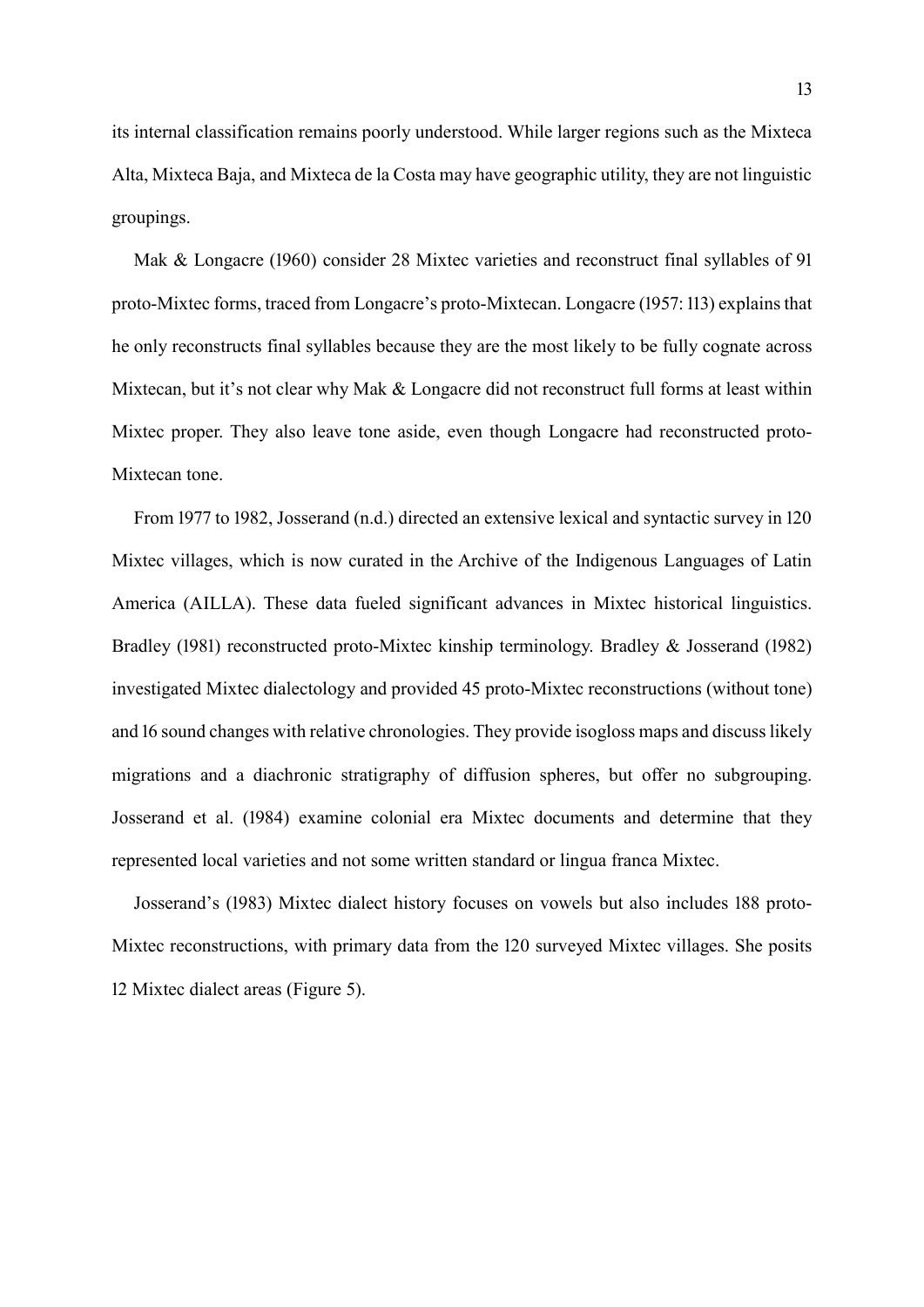

Figure 5. Mixtec dialect areas (Josserand 1983: 470)

<span id="page-13-0"></span>Higher subgrouping of Josserand's Mixtec dialect areas is yet to be achieved, and she cautions that several divergent Mixtec groupings "look alike despite their checkered phonological histories… and only a thorough knowledge of the historical development of these varieties can result in an accurate genealogical classification" (Josserand 1983: 459). There is some evidence ( $*x > t$ ) that Coastal varieties emigrated from around San Juan Mixtepec (Bradley & Josserand 1982: 293, 297; Josserand et al 1984: 156), before Lord 8 Deer "Jaguar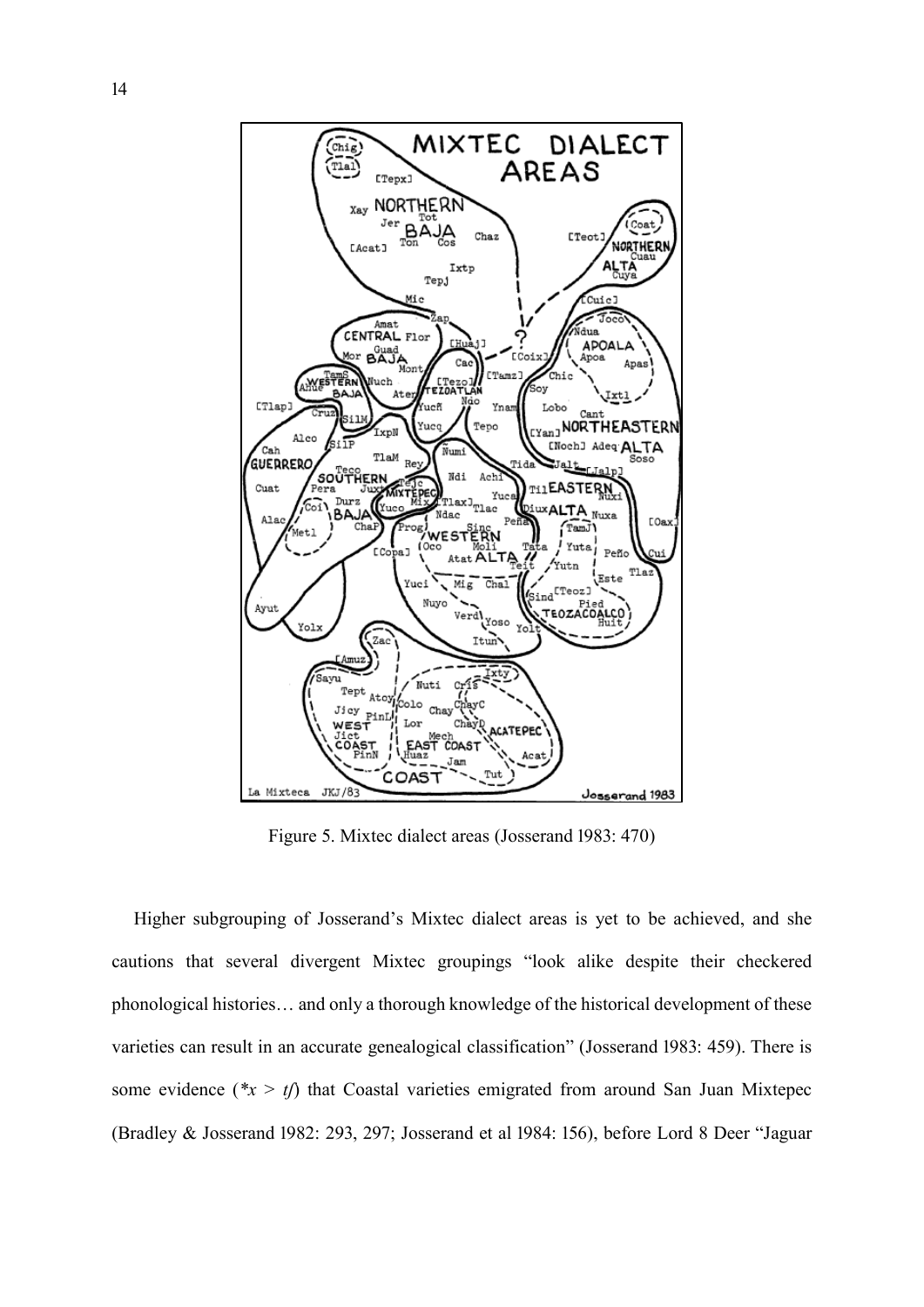Claw" ruled the Coastal kingdom of Tututepec (Smith 1963; Spores 2000; Joyce et al. 2004), but Josserand does not propose any Mixtepec-Coastal subgroup.

Kaufman (1983) reworks proto-Mixtec, and the differences between his, Mak & Longacre's (1960), and Bradley & Josserand's (1982) segmental inventories are as follows:

| Mak & Longacre (1960) | Bradley & Josserand (1982)                                         | Kaufman (1983)                 |
|-----------------------|--------------------------------------------------------------------|--------------------------------|
| $*_{n}$               | $*_{n}$                                                            | $*nt$                          |
| $*tn$                 | * $t > tn / V$                                                     | * $t > tn$ / $\vec{V}$         |
| $* \theta$            | $*_S$                                                              | $*_S$                          |
| $*h$                  | $*X$ (velar?)                                                      | $*_{X}$ (velar)                |
| $*_{\mathrm{V}}$      | $*_{\mathrm{W}}$                                                   | $*_{\mathrm{W}}$               |
| $m^*$                 | $*_{\mathrm{W}}>_{\mathrm{m}}$ / $\tilde{\mathrm{V}}$              | *w > m / $\tilde{V}$           |
| $\tilde{n}$           | $\tilde{\mathbf{n}}$ > $\tilde{\mathbf{n}}$ / $\tilde{\mathbf{V}}$ | $*j > \tilde{n}$ / $\tilde{V}$ |
| *?                    | *V? (vocalic feature)                                              | *?                             |
| $a^*a$                | $*_{e}$                                                            | $*_{\mathfrak{X}}$             |
| $*Vm#$                | $*\tilde{\mathrm{V}}$                                              | $*\tilde{\mathrm{V}}$          |
|                       |                                                                    |                                |

Proto-Mixtecan stem-final glottal stop has been lost in apparently all Mixtec varieties except for Santa María Zacatepec ("Tacuate", Western Coastal); Ayutla de los Libres, Guerrero (Southern Baja, Pankratz & Pike 1967); and perhaps Nuyoo (Western Alta, Harris 1995; Harris & Harris n.d.). Dürr (1987: 20) reconstructs proto-Mixtec tone and concludes that lost final glottal stop has left high floating tones (see e.g. Pike 1948; Macaulay 1995) or low floating tones (Daly & Hyman 2007: 202) in some varieties.

Many and varied records of earlier forms of Mixtec varieties exist, which are valuable resources for linguistic and cultural (pre)history (van Doesburg et al., Under review): (i) codices of pre-Columbian Mixtec pictographic writing (Caso 1965; Smith 1973); (ii) early colonial era documentation of Mixteca Alta varieties such as Teposcolula and Yanhuitlán carried out by Spanish friars (Jiménez Moreno 1962: 100–103), including vocabulary (Alvarado 1962[1593]), grammar (Reyes 1889[1593]), and translated Christian doctrine (Hernández 1567); and (iii) numerous alphabetic writings by Mixtec speakers covering a range of topics, which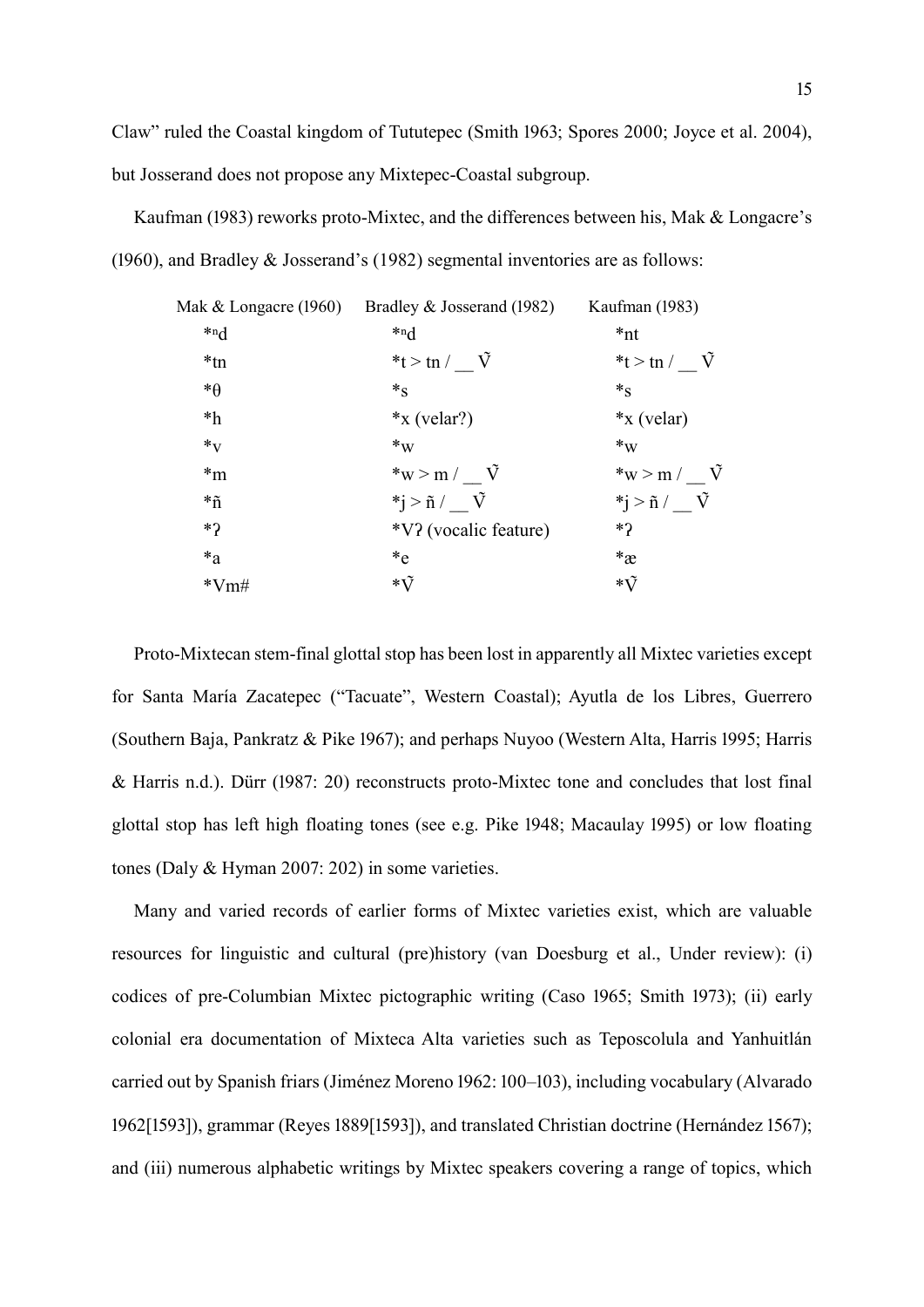began appearing shortly after the Spanish invasion (Josserand et al. 1984; Terraciano 2001; Restall et al. 2005).

#### <span id="page-15-0"></span>**7 Amuzgo**

Amuzgo is spoken in the Costa Chica region in three municipalities of Guerrero and two of Oaxaca (Apóstol Polanco 2014). Kaufman (1988, 2006) counts one Amuzgo language, treating it as an Otomanguean major-subgroup isolate, but Buck (2015: 11) claims that there are three rather differentiated varieties: Guerrero Amuzgo, San Pedro Amuzgos (Oaxaca), and Ipalapa (Oaxaca), the last of which is undocumented. Amuzgo has undergone near complete monosyllabification of roots and has recently been analyzed as having semantic alignment (Apóstol Polanco 2014).

Orozco y Berra (1864: 237) and Belmar (1901: 5) reported that Amuzgo was sister to Mixtec. Longacre (1957; 1961: 21) placed it coordinate with Mixtecan (see also Longacre & Millon 1961), but Swadesh (1960: 84, 108) disagreed, first placing Amuzgo inside of Mixtecan with Trique outside, and then later including both (Swadesh 1964). Longacre (1964: 1018, 1966a, 1966b) changed his own position and considered Amuzgo to be a primary Otomanguean branch, no more closely related to Mixtecan than to Popolocan or Chorotegan, and Rensch (1966, 1976) adopted this position. Based on shared innovations, Kaufman (1988) returned Amuzgo to a position coordinate with Mixtecan in an Amuzgo-Mixtecan subgroup of Eastern Otomanguean. Kaufman (1983) analyzes the Amuzgo ballistic syllables (Bauernschmidt 1965) as sequences of  $Vh(?)$ .

#### <span id="page-15-1"></span>**8 Zapotecan: Chatino and Zapotec**

Zapotecan consists of the Chatino and Zapotec languages and occupies much of the central and southern parts of Oaxaca and a few villages in Veracruz. Zapotec is highly diversified, like Mixtec (Smith Stark 1995), while Chatino is considerably less so but consists of several languages. The state of the art of Zapotecan classification is discussed in the following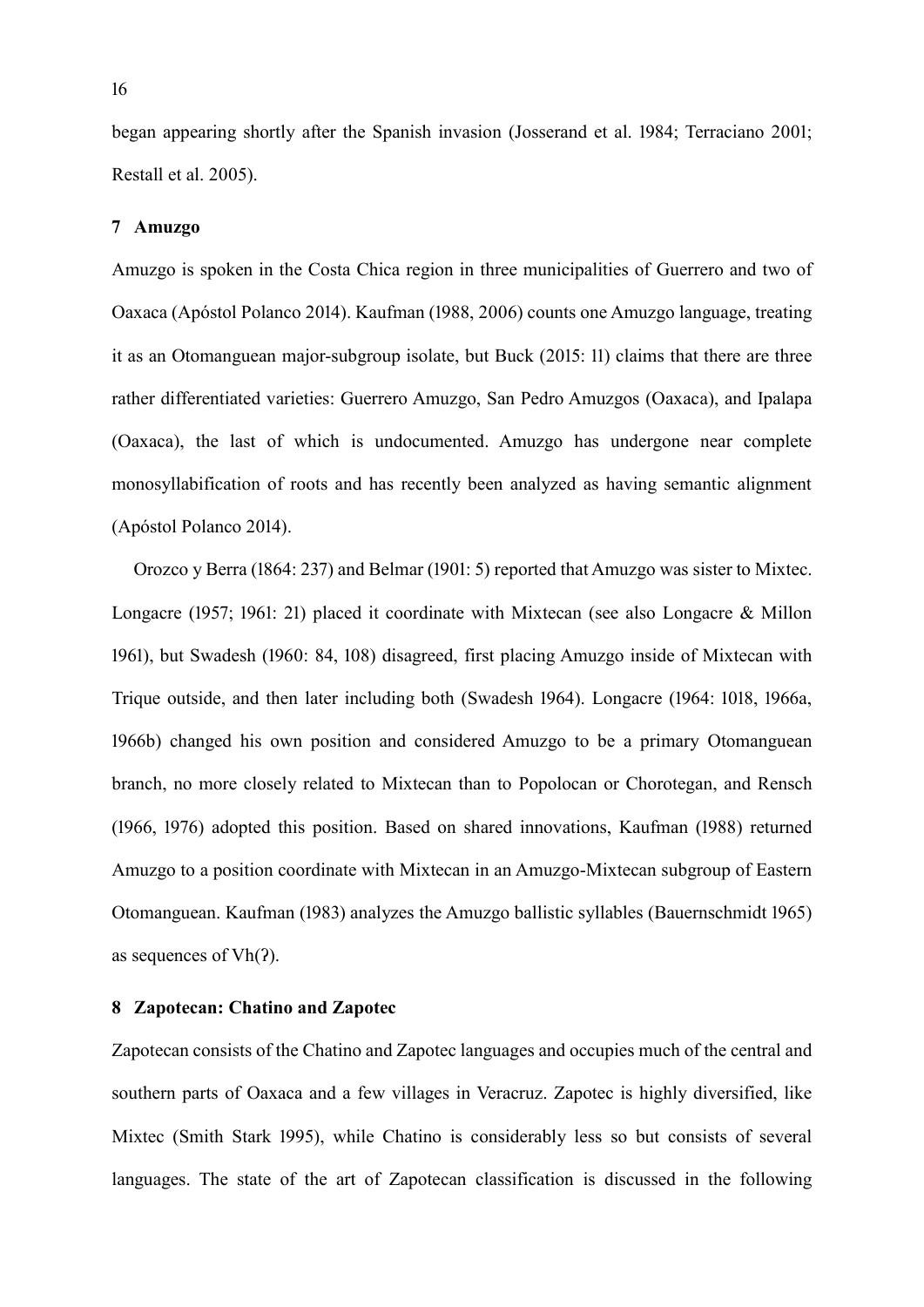paragraphs and is presented in [Figure 6.](#page-16-0) While intermediate subgrouping is more elaborated for Zapotecan than for any other Otomanguean group, details on the Zapotec side are tentative since many of the nodes are defined by only one or two innovations.



Figure 6. Zapotecan internal classification

### <span id="page-16-0"></span>**8.1 Chatino**

Several sound changes define Chatino as a group apart from Zapotec. The Proto-Zapotecan single and geminate consonant series (Swadesh 1947) unconditionally merged in Chatino, and several other unconditioned changes occurred:  $*t > h$ ,  $*_s > t$ ,  $*_t / s$ , and  $*_f > s$  (Kaufman 2016b), in counterfeeding orders (Campbell 2013). Early Chatino also underwent several conditioned changes (Campbell, In press):

| $(2)$ pZn | nCh |                                                                           |
|-----------|-----|---------------------------------------------------------------------------|
|           |     | a. *1 > *n / $\vec{V}$                                                    |
|           |     | b. $*2$ > $\emptyset$ / before [-sonorant] or $*1$                        |
|           |     | c. $*V_1 > V_2 / N_2$ / 2/h V <sub>2</sub> (translaryngeal vowel harmony) |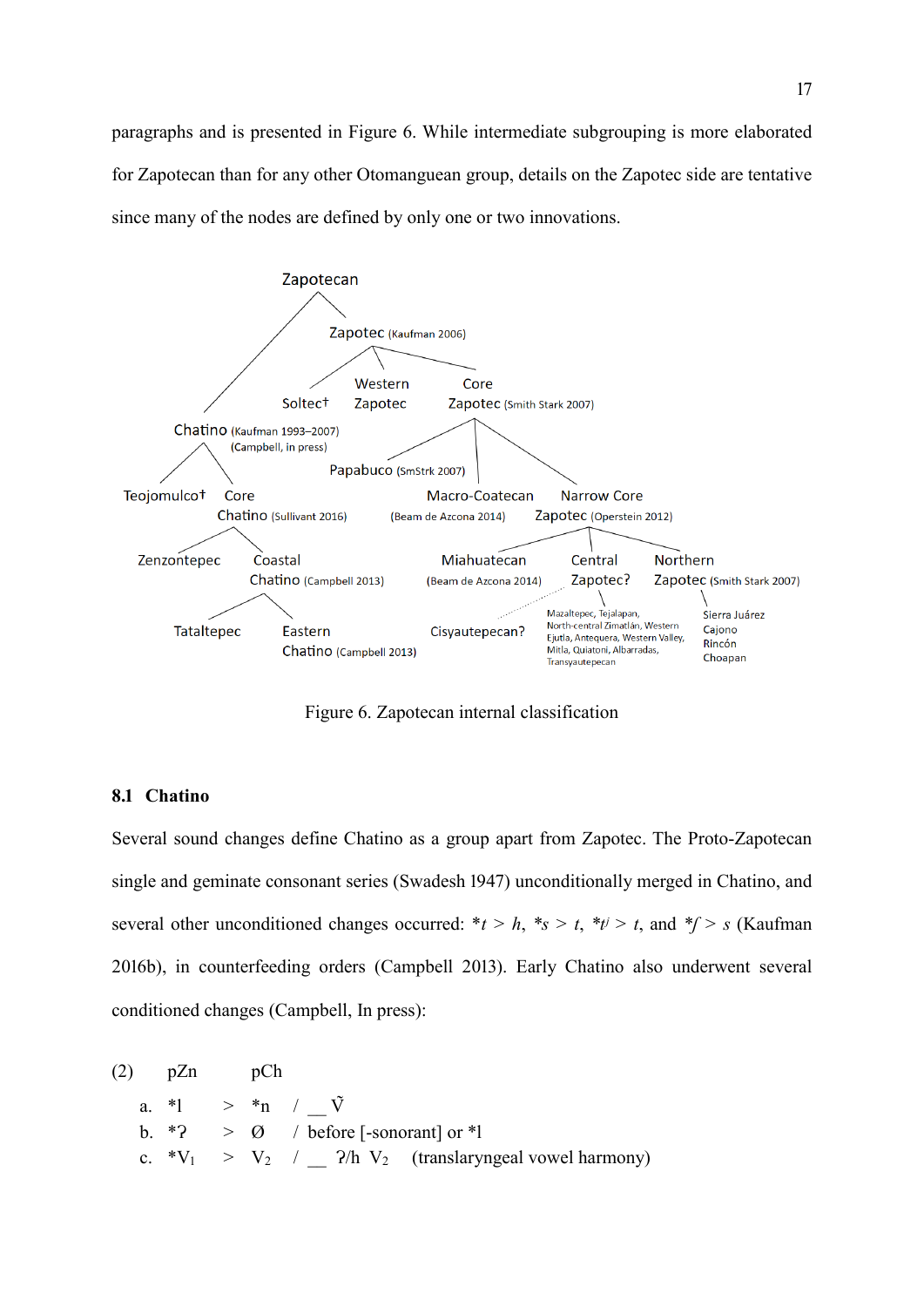Sullivant (2016) examines Belmar's (1902b) data from the dormant and sparsely documented variety of Santo Domingo Teojomulco and determines that it reflected several Chatino changes: degemination,  $*_t$  >  $*_h$ ,  $*_t$  >  $*_t$ , and  $*_l$  >  $*_n$  /  $\check{V}$ . It did not undergo the sibilant changes  $*(s)s > *t$  or  $*(f)$ *f*  $> *s$ , reflecting sibilant distributions like Zapotec's. This demonstrates that (i) Kaufman had the direction of these changes correct, even if counter to expected directions of sound change (cf. Suárez 1980: 52), (ii) Teojomulco was a most divergent Chatino variety, and therefore (iii) all other varieties form a primary subgroup: CORE CHATINO.

Boas (1913) reported that (Core) Chatino consists of three groups: (i) Zenzontepec, Tlapanalquiahuitl and Tlacotepec; (ii) Tataltepec; and (iii) Juquila, Yaitepec and all others. Upson & Longacre (1965) reconstruct 251 proto-Chatino lexemes (not tone) with data from Boas' three groups but mistakenly include Elotepec Papabuco (Zapotec) (Rendón 1971). Like Boas, they did not suggest further subgrouping. Campbell (2013) presents 117 refined or new proto-Chatino reconstructions, with tone (Campbell & Woodbury 2010), and identifies four shared innovations that support Boas' Juquila and Yaitepec group (Eastern Chatino) and seven additional innovations shared between Eastern Chatino and Tataltepec, which form a higherlevel subgroup: Coastal Chatino. Campbell (In press) adds 68 additional reconstructions, and Campbell & Cruz (2010) reconstruct proto-Chatino numerals.

## **8.2 Zapotec**

Swadesh (1947) published 94 proto-Zapotec reconstructions based on four varieties: Ixtlán (Sierra Juárez), Yatzachi el Bajo (Cajono), Tehuantepec (Central), and Miahuatlán (Miahuatecan). Fernández de Miranda (1995) reconstructed 501 proto-Zapotec forms, adding three more varieties to Swadesh's four: Rincón, Mitla, and Santa María Coatlán. Suárez (1973) reconstructed 167 proto-Zapotec forms using mostly Fernández de Miranda's data, and Benton (1988) has a manuscript of proto-Zapotec reconstructions and another on proto-Zapotec tone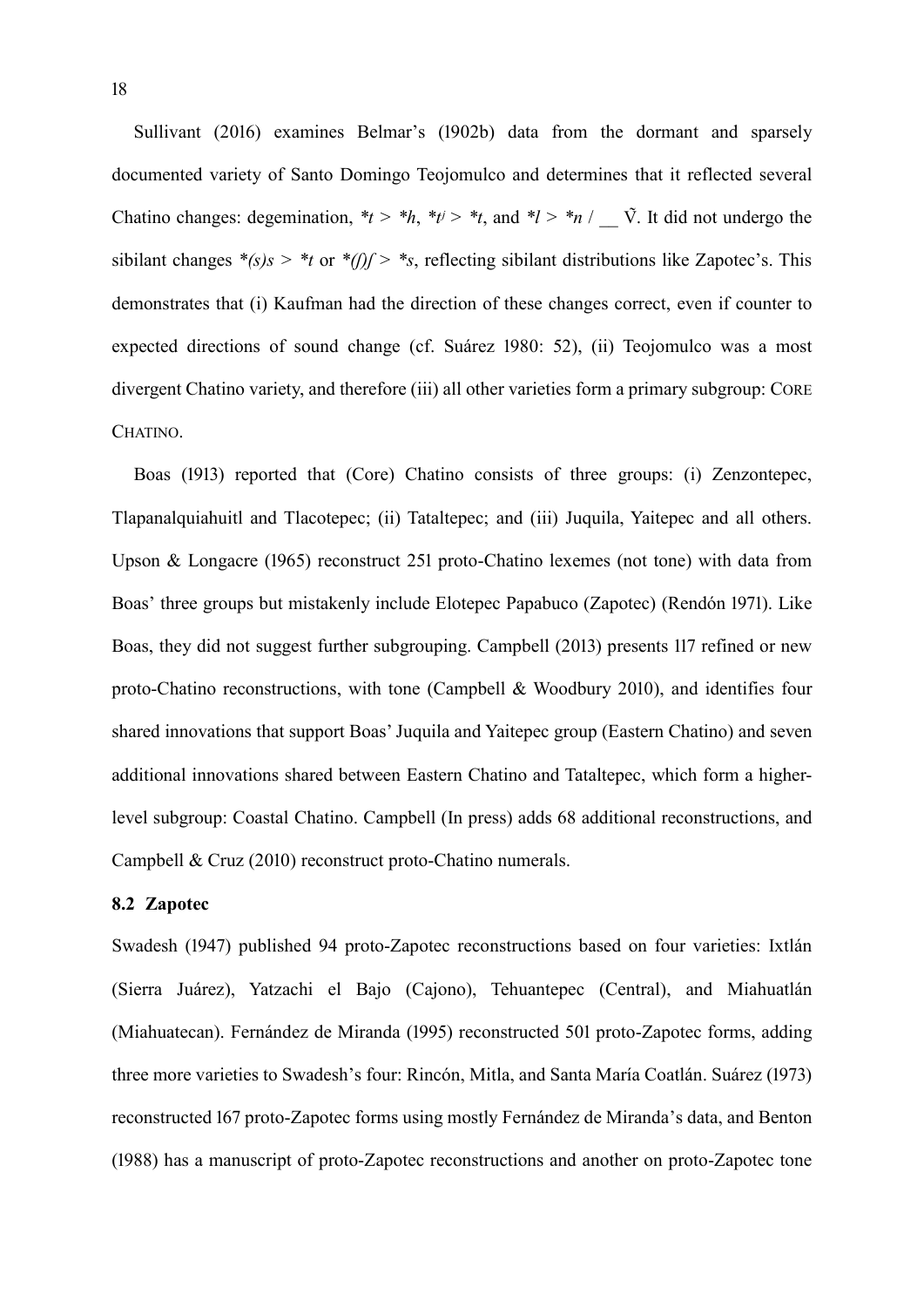(Benton 2001). Kaufman (2016b) compiles, analyzes, and expands all of this earlier work and provides about 850 reconstructions and verbal morphology in what is now the state of the art in proto-Zapotec(an) reconstruction. Beam de Azcona et al. (In press) reduce the proto-Zapotec vowel inventory from six to five vowels.

Only two proposed innovations are shared by all Zapotec languages to the exclusion of Chatino: (i) loss of vowel nasality, and (ii) shift from final syllable to penultimate syllable prominence. Kaufman (2006a: 122) attributes these changes to contact with non-Otomanguean prestige languages, probably Mixe-Zoquean, which were the source of lexical borrowings into Zapotec(an) (Kaufman & Justeson 2007; Kaufman 2016b: 83).

The first characterizations of Zapotec diversification were geographic and impressionistic (Pimentel 1875; León 1902; Belmar 1905; Radin 1925). Angulo & Freeland (1935) proposed three high-level groups, which Fernández de Miranda (1995) maintained: Southern Sierra, Valleys (Central), and Northern Sierra. Swadesh (1947: 230) and Suárez (1990: 42, 50) challenged the tripartite classification, concluding that there was no demonstrable subgrouping. Kaufman (2016b) presents a binary branching with Western Zapotec splitting off first, then Papabuco, then "Southern" Zapotec, and finally Northern and Central Zapotec (including Isthmus), but only one or few innovations define his groups (Kaufman 1987-1989).

Smith Stark's (2007) Zapotec classification was until recently the state of the art, but new findings require new revisions. He determines that all Zapotec varieties excluding Western Zapotec and Soltec (Suárez 1972) form a primary subgroup, Core Zapotec, defined by two (perhaps related) innovations:  $*k<sup>w</sup> > b$  (unconditionally), and  $*kk<sup>w</sup> > p$  in post-tonic position. These remain the only evidence for Core Zapotec.

The geographically westernmost varieties of Elotepec, Zaniza, and Texmelucan form the Core Zapotec subgroup known as Papabuco, but the only reported isogloss unique to Papabuco is the first person singular independent pronoun *(j)* $\tilde{a}$ (Smith Stark 2007: 105).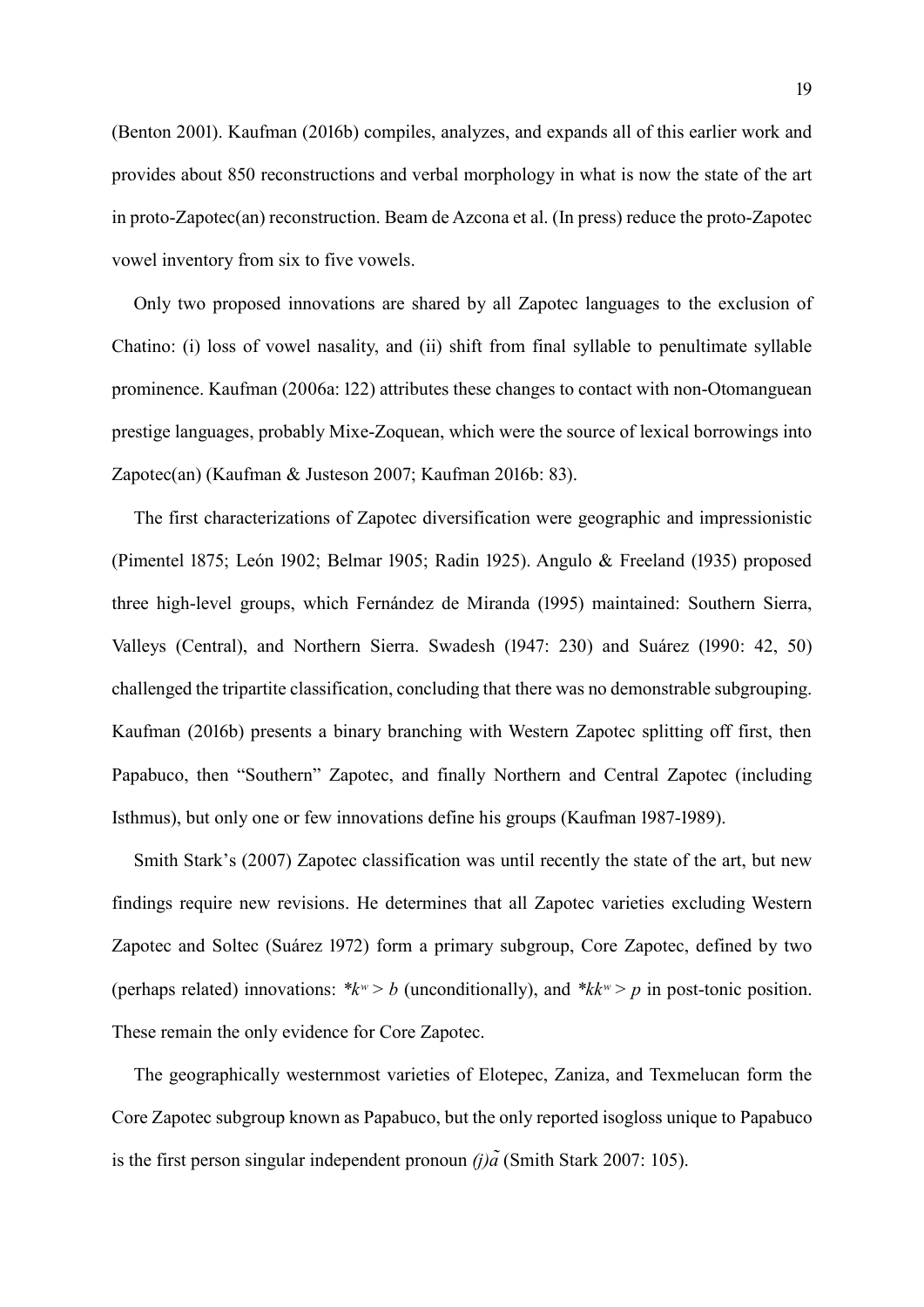Recent advances have whittled away what was earlier referred to as "Southern Zapotec," which previously included the Extended Coatecan, Miahuatecan, Cisyautepecan, and Tlacolulita groups (Smith Stark 2007). Inter-intelligibility testing had suggested considerable diversity in the Southern Sierra (Weathers 1975), which may be a diffusion zone into which multiple Zapotec groups independently migrated (Beam de Azcona 2014). Based on two shared innovations,  $*_{ts} > z$  and  $*_{tts} > t_s$ , Beam de Azcona posits a new Macro-Coatecan group consisting of three subgroups: Coatecas Altas, Coatecan, and Amatecan, the last consisting of Amatec and Tlacolulita (\* $e > a / a$ ; \* $\tilde{a} > e$ ).

As Suárez (1990: 56) had indicated in isogloss maps, Operstein (2012) finds that a conditioned split of *\*ttʲ* occurred in all of Smith Stark's Core Zapotec except for Papabuco, (Macro-)Coatecan, and a couple of isolated exceptions. This change reflects a possible subgroup within Core Zapotec, call it NARROW CORE ZAPOTEC, that would include only Central Zapotec, Northern Zapotec, Miahuatecan (*\*ss > t* and *\*s > ð*) and Cisyautepecan (*mb > m*, Beam de Azcona 2014).

Northern Zapotec is usually divided into four clusters (Fuente 1947, Smith Stark 2007): Sierra Juárez (*serrano*, *\*s > ð*, *\*ss > θ*), Cajono (*xhon*, *\*tʲ > tʃ*, except Betaza *\*tʲ > dz* [Campbell 2011]), Rincón (*nexitzo*), and Choapan (*vijano*), the last two lacking defining innovations. Northern Zapotec varieties retain traces of a proto-Zapotec stem-final *\*-k* (Kaufman 2015b).

Smith Stark (2007) includes ten groups in Central Zapotec, which has only one proposed defining innovation: a Progressive Aspect prefix *ka(j)-*, present also in Cisyautepecan (Méndez Espinosa 2004), which may have grammaticalized from a verb of posture (Smith Stark 2004; Broadwell 2015). However, Kaufman (1983: 60, 1988) reconstructs this prefix as proto-Zapotecan *\*kkaj-*, a reflex of proto-Otomanguean *\*kai* PROGRESSIVE/'to be.'

Zapotecan's diversification center of gravity lies in the southwestern part of its distribution: Chatino, Soltec, Western Zapotec, Papabuco, and Macro-Coatecan. A "least moves" model of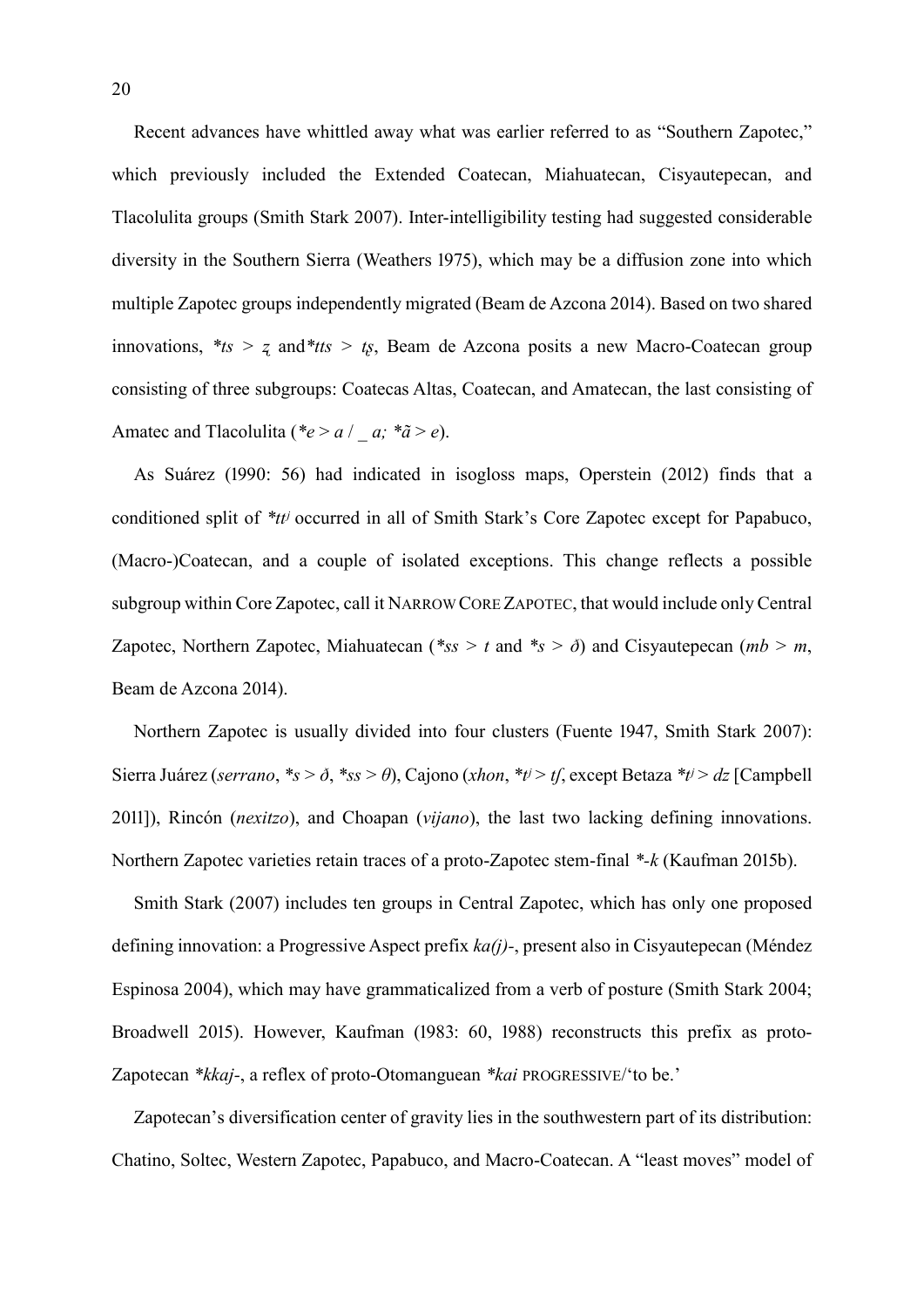language spread and diversification (Sapir 1949 [1916]; Dyen 1956) would suggest a Zapotecan homeland somewhere in this southwestern area. However, the stratigraphy of loans into Zapotec(an) from Mixe-Zoquean language(s) (Kaufman & Justeson 2007: 200; Kaufman 2016b: 83), which lie further to the east, must also be considered, as well as potential correlations with ancient Zapotec hieroglyphic writing at Monte Albán and other sites (Caso 1928; Whittaker 1980; Urcid 2001; Marcus 2003). The script is only partly deciphered, but the limited linguistic evidence suggests that the latest writings may have represented a proto-Northern-Central Zapotec stage (Kaufman & Justeson 2008: 233).

### <span id="page-20-0"></span>**9 Popolocan: Popoloca, Chocho, Ixcatec, and Mazatec**

Popolocan is sister to Zapotecan and is distributed around the Tehuacán Valley and the Cañada Region, mostly in northern Oaxaca and southern Puebla. Popolocan languages are known for their rich noun classifier systems (Veerman-Leichsenring 1995: 241).

Inspecting phonetic, lexical and morphological features, González Casanova (1925) proposed that (i) Popoloca and Chocho were very closely related, (ii) the two were fairly closely related to Ixcatec, and (iii) all three were possibly related to Mazatec. This is now the consensus view (Hamp 1958, 1960; Veerman-Leichsenring 2000: 336). The most in-depth historical linguistic treatment of Popolocan is Gudschinsky's (1959) monograph, in which she reconstructs 356 proto-Popolocan forms, comparing proto-Mazatec (Gudschinsky 1956) with Popoloca, Chocho and Ixcatec, and cross-checking with Longacre's (1957) proto-Mixtecan. Longacre (1962) revises Gudschinsky's proto-Popolocan and presents additional Mixtecan comparisons. Veerman-Leichsenring (2000, 2004) reconstructs proto-Popolocan independent pronouns and noun classifiers, but see Costaouec & Swanton (2015) for revision of the latter.

#### **9.1 Popoloc: Popoloca, Chocho, and Ixcatec**

Ixcatec is a near-dormant language spoken by a few elders in Santa María Ixcatlán, Oaxaca. Ngigua (Xru Ngiwa, Chocho, Chocholtec) is a cluster of endangered speech varieties spoken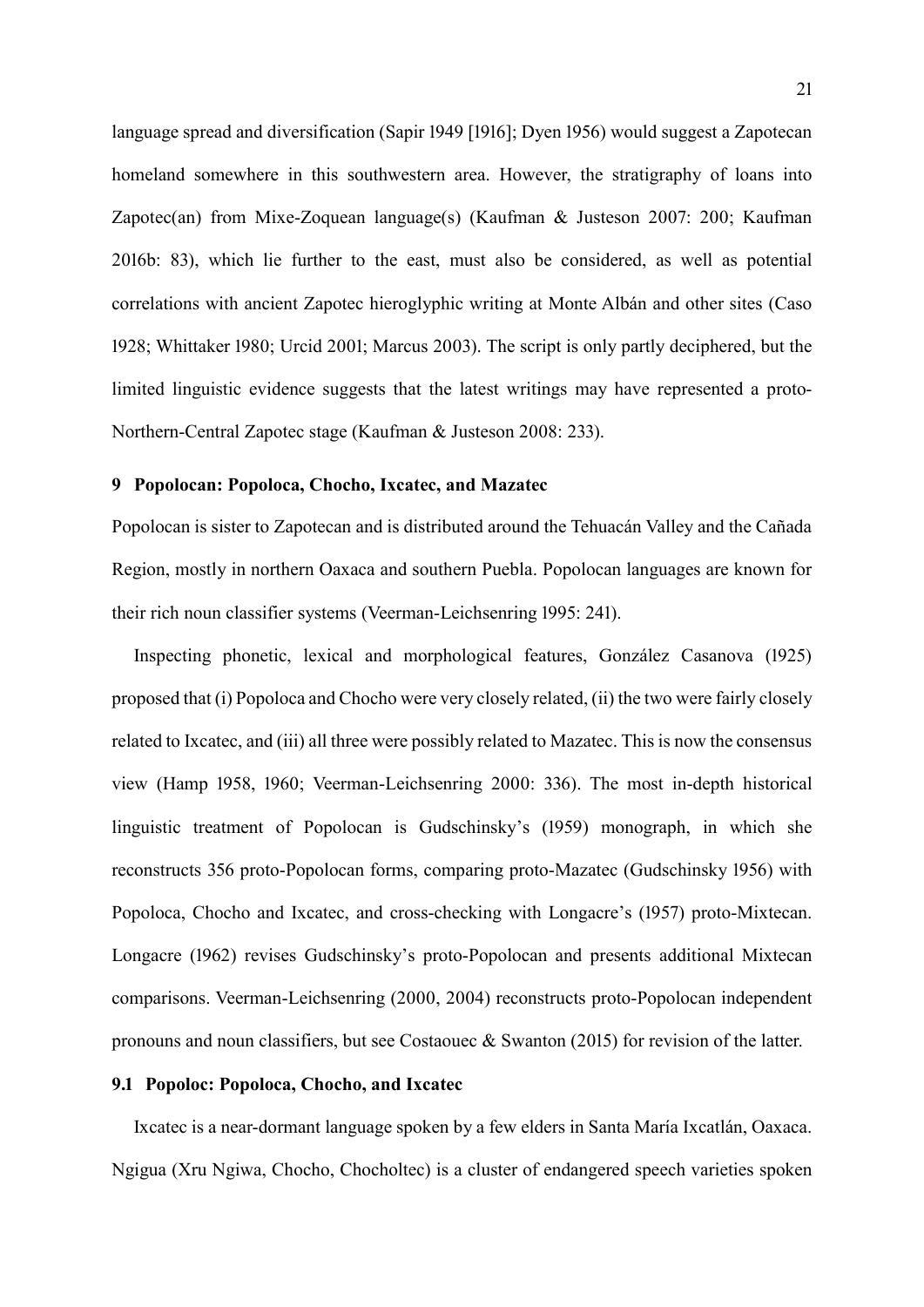in the Coixtlahuaca and Tamazulapan Valleys of northern Oaxaca (Mock 1982; van Doesburg & Swanton 2011). Ngigua (Popoloca proper) consists of three clusters: Northern, Western, and Eastern—whose labels indicate their positions with respect to Tehuacán, Puebla.

With data from Ixcatec and Ngigua (Popoloca of San Felipe Otlaltepec and Chocho of Teotongo and Santa Catarina Ocotlán), Fernández de Miranda (1951) reconstructed 200 proto-Popoloc forms (without tone). She outlines the sound changes in each language and suggests a closest affiliation between Chocho and Ixcatec. Hamp (1958, 1960) examines her work and instead pairs Chocho with Popoloca. Kaufman (2006; 2015a) does not group Chocho apart from the three Popoloca clusters but places all four as coordinate.

# **9.2 Mazatec**

Mazatec is spoken in northern Oaxaca and neighboring areas of Veracruz and Puebla. Gudschinsky (1956) reconstructed 93 proto-Mazatec forms based on seven varieties: Huautla de Jiménez, San Gerónimo Tecoatl, Mazatlán, Santa María Jiotes, San Miguel Huautla, San Pedro Ixcatlán, and Soyaltepec. She excluded tone because only Soyaltepec and Huautla had tonal analyses at that time, but she later decided that those two were sufficient for reconstructing proto-Mazatec tone (Gudschinsky 1959). She reports that Chiquihuitlán is the most divergent variety (Gudschinsky 1956: 2), an observation later supported in Kirk's (1970) dialect intelligibility study.

In a first Mazatec subgrouping paper, Gudschinsky (1955) argues that Huautla de Jiménez separated early from the more lowland San Miguel Huautla and the first became a prestige variety that lexically and phonologically influenced the second. In another paper, focusing on innovations, Gudschinsky (1958) splits Mazatec into High Mazatec and Low Mazatec, each with internal subgroups based on single sound changes. She analyzes lexical isoglosses due to early lexical diffusion, retention of proto-Mazatec variation, and later innovations, discussing how the genetic and diffusional picture may correlate with Mazatec political history.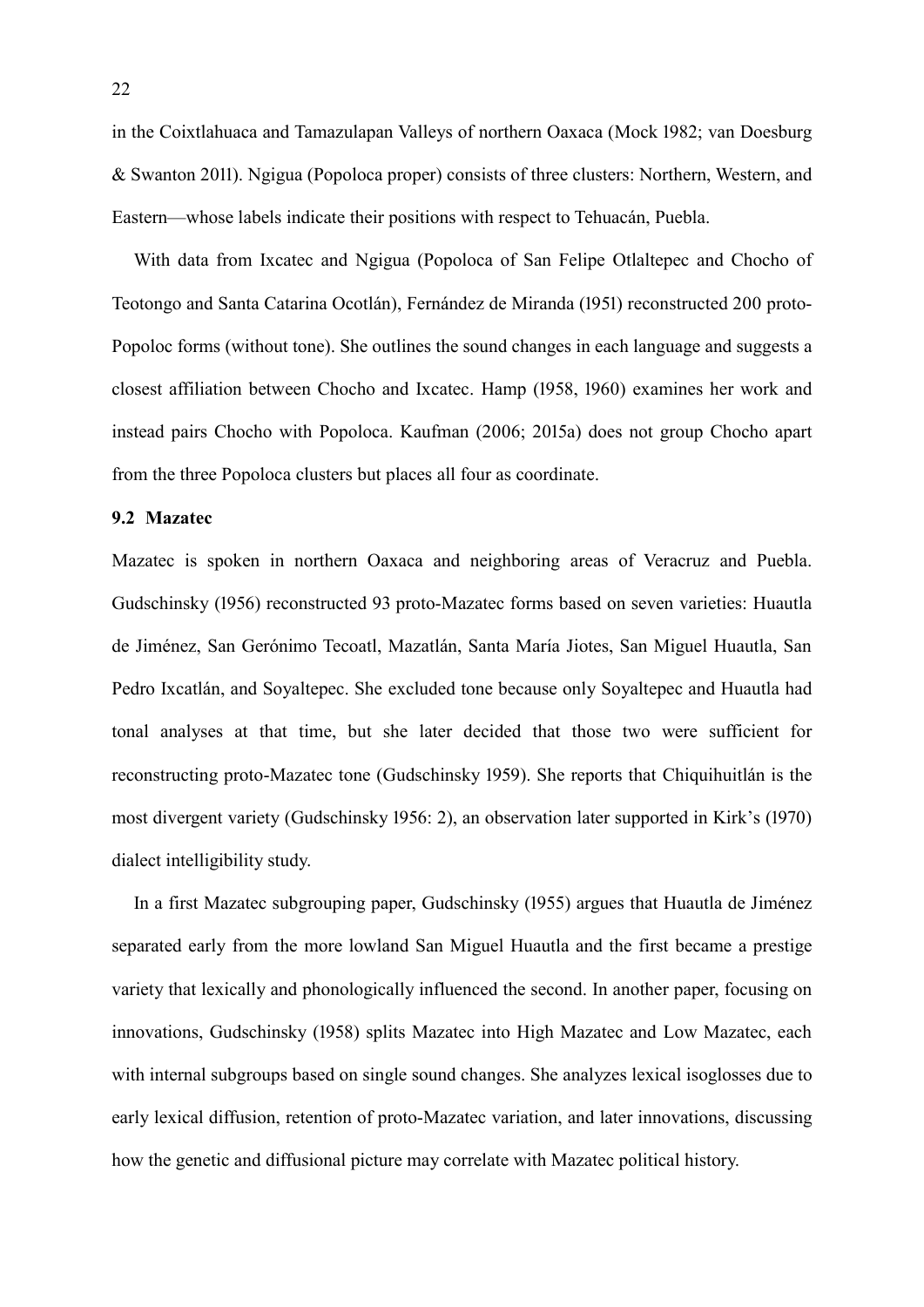Kirk (1966) expands the reconstruction of proto-Mazatec, adding San Bartolomé Ayautla, Jalapa de Díaz, Santo Domingo del Río, and Cuaunecuiltitla to Gudschinsky's (1956) eight varieties. He reconstructs 731 proto-Mazatec forms, with tone, and outlines the changes in the daughter languages, providing the primary data and sound correspondences. Kirk (1985) later adds a short discussion about proto-Mazatec numerals.

Leonard et al. (2012) propose a quite different subgrouping from Gudschinsky's (1958), based on 31 phonological traits examined in a geolinguistic database created from Kirk's (1966) reconstructions and cognate sets, but the linguistic argumentation for their classification is not provided. Swanton et al. (2013) have presented an intriguing study of the distributions of Mazatec innovations and their correlation with current and historical footpath networks that connect(ed) Mazatec communities.

#### <span id="page-22-0"></span>**10 Discussion and Conclusions**

This article has surveyed the historical linguistics of Otomanguean's eight major subgroups. Initial progress was made in the 1950s and 1960s. The 1980s saw significant advances in Mixtec, Chinantec and Kaufman's proto-Otomanguean, and proto-Zapotecan has steadily been refined up to the present. Further documentation of Otomanguean languages is now crucial for expanding and refining the major-subgroup protolanguages and their internal subgrouping. Fortunately, significant documentary and descriptive work is underway, increasingly by young native-speaker linguists.

Unfortunately several Otomanguean language subgroups are highly endangered: Ixcatec, Chocho, Matlatzinca, and Tlahuica. The Pamean languages are also endangered and are some of the least described Otomanguean languages, and they are of special interest because of their location along and outside the northern limits of Mesoamerica. The most divergent varieties of Chatino and Zapotec are dormant or poorly documented, and with Chiapanec, Mangue, and Subtiaba now dormant, Mè'phàà is the only remaining group of half of Western Otomanguean.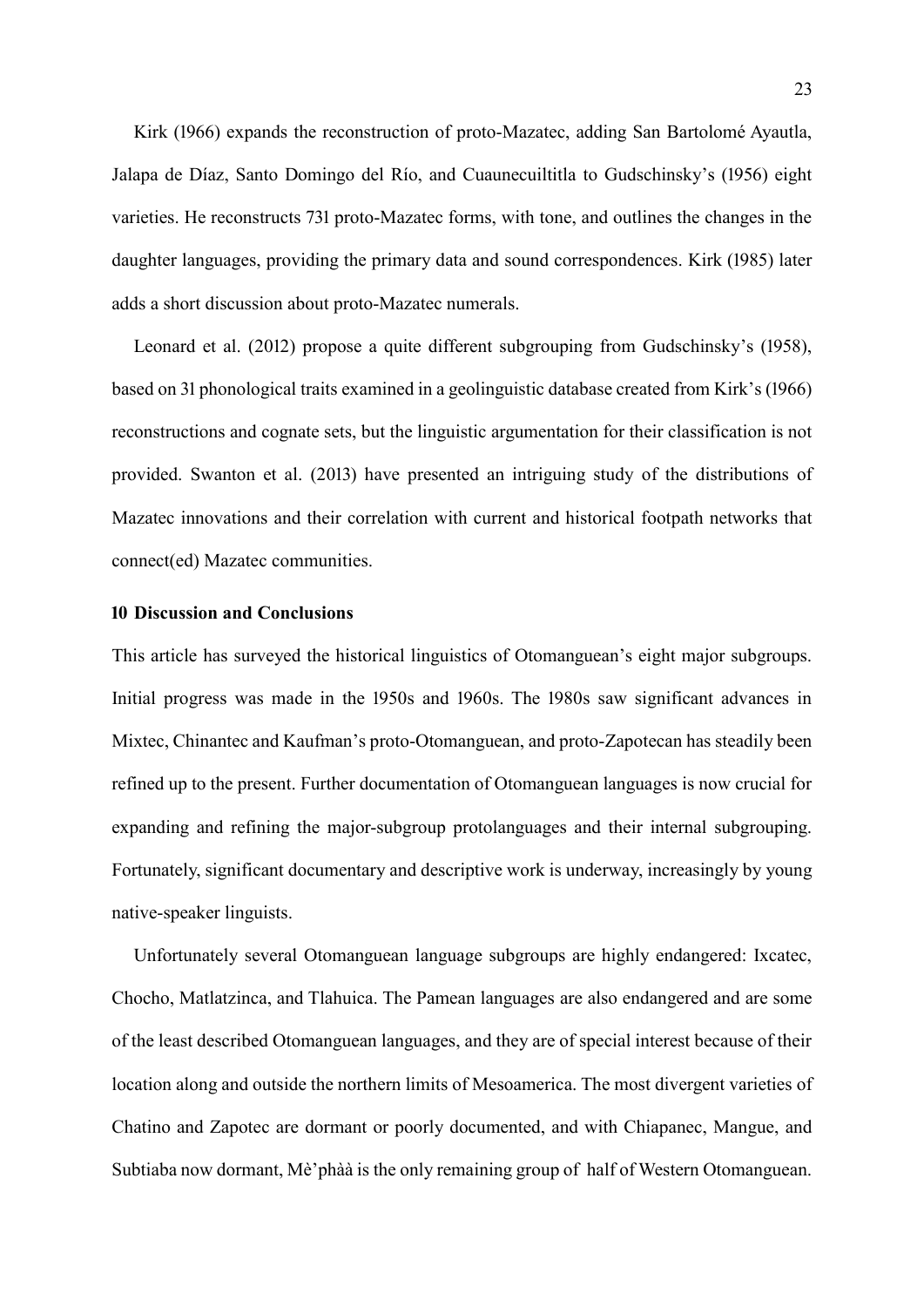The divergent Azoyú Mè'phàà variety is quite endangered (Lewis et al. 2015), making documentation of that and other Mè'phàà varieties (e.g. Marlett 2011) a high priority.

Rensch's (1989) Chinantec etymological dictionary includes numerous reconstructions with tone, primary data from daughter languages, sound correspondences, comparative verb morphology, and subgrouping based on shared innovations, with consideration of overlapping isoglosses due to inter-group diffusion. Future work for other subgroups should follow such a model and attempt to correlate results with those from ethnohistory and archaeology. Only with expanded and refined subgroup reconstructions can we advance our understanding of the higher levels of Otomanguean (Campbell 2017), which can then be applied to studies of Mesoamerican linguistic and cultural prehistory.

### **ACKNOWLEDGEMENTS**

Sincere thanks to Patience L. Epps and two reviewers for valuable commentary on earlier versions of this article. Parts of the the Zapotecan section ([§8\)](#page-15-1) were presented at the *Workshop on the State of the Art of Mesoamerican Linguistics* at the Max Planck Institute for Evolutionary Anthropology in Leipzig, Germany, December 2014. Any remaining errors are mine alone.

#### **References**

- Anderson, E. Richard & Hilario Concepción Roque. 1983. *Diccionario Cuicateco*. México, D.F.: Instituto Lingüístico de Verano.
- Apóstol Polanco, Jair. 2014. Clases flexivas verbales en el amuzgo de Xochistlahuaca, Guerrero. M.A. thesis, Centro de Investigaciones y Estudios Superiores en Antropología Social, D.F.
- Arana Osnaya, Evangelina. 1960. Relaciones internas del mixteco-trique. *Anales del Instituto Nacional de Antropología e Historia* 12: 219–273.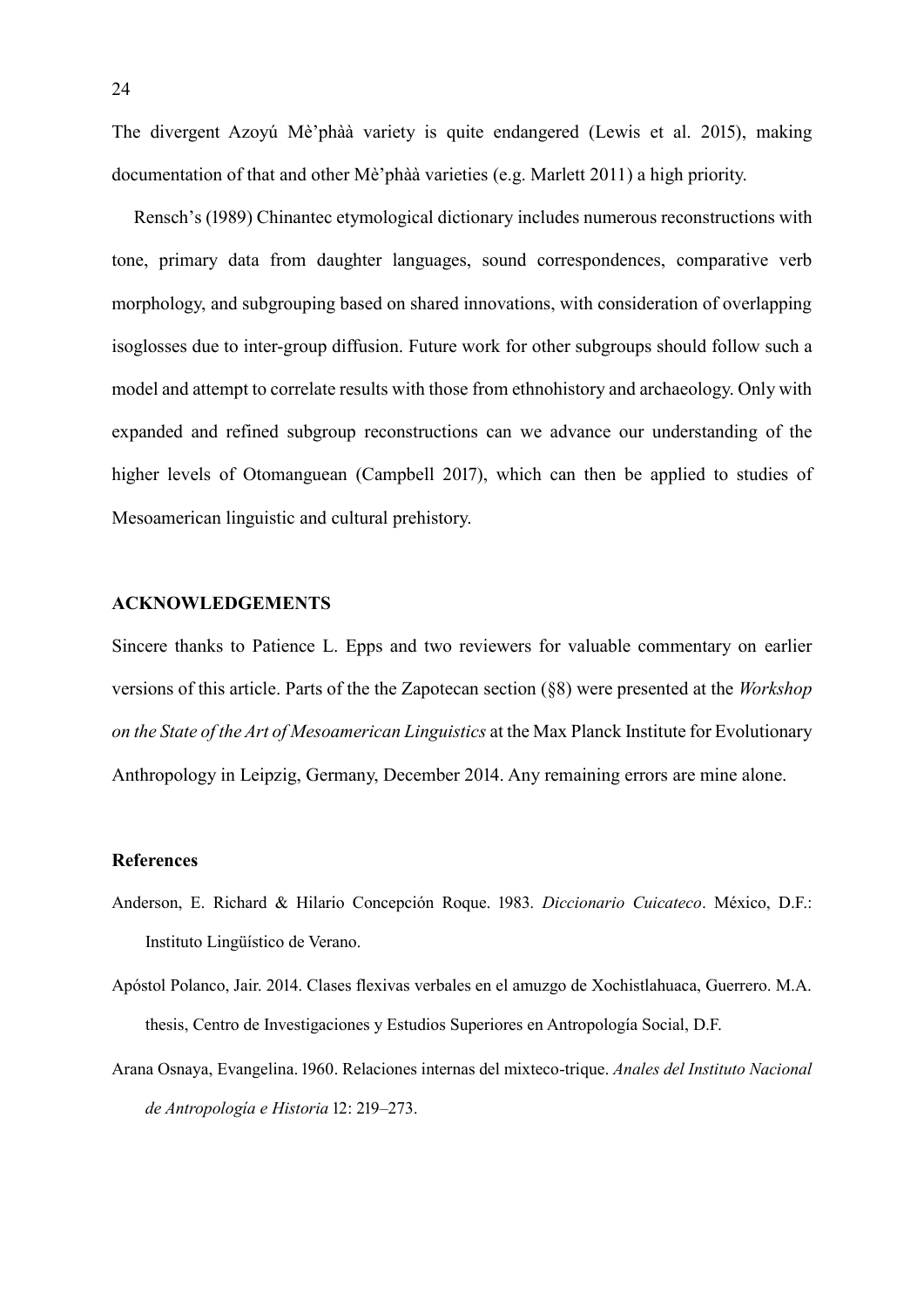Avelino, Heriberto. 2006. The typology of Pamean number systems and the limits of Mesoamerica as a linguistic area. *Linguistic Typology* 10: 41–60.

Bartholomew, Doris Aileen. 1959. Proto-Otomi-Pame. MA thesis, University of Pennsylvania.

- Bartholomew, Doris. 1960. Some revisions of Proto-Otomi consonants. *International Journal of American Linguistics* 26(4): 317–329.
- Bartholomew, Doris. 1965. The reconstruction of Otopamean (Mexico). PhD dissertation, The University of Chicago.
- Bartholomew, Doris A. 1989. The proto-Otopamean vowel system and the development of Matlatzinca. In Mary Ritchie Key & Henry M. Hoenigswald (eds.), *General and American Ethnolinguistics: in rememberance of Stanley Newman*, 345–363. Berklin: Mouton de Gruyter.

Bauernschmidt, Amy. 1965. Amuzgo syllable dynamics. *Language* 41(3): 471–483.

- Beam de Azcona. 2014. Algunas isoglosas de la Sierra Sur. Paper presented at the Seminario de Lenguas Indígenas, Universidad Nacional Autónoma de México, Instituto de Investigaciones Filológicas.
- Beam de Azcona, Rosemary; Francisco Arellanes Arellanes; Mario E. Chávez Peón; Mario Hernández Luna; Sofía Gabriela Morales Camacho; Carlos de Jesús Wagner Oviedo & Miriam Itzel Manzano Corona. In press. *Umlaut* (armonía vocálica) en el desarrollo histórico de las lenguas zapotecas. In: Lucero Meléndez Guadarrama, Cristina Buenrostro & Marcela San Giacomo Trinidad (eds.), *Discusiones recientes en torno a la lingüística histórica indomexicana*. Mexico, D.F.: UNAM.

Belmar, Francisco. 1901. *Investigación sobre el idioma amuzgo*. Oaxaca, Mexico.

Belmar, Francisco. 1902a. *El cuicateco*. Oaxaca: Imprenta del Comercio.

Belmar, Francisco. 1902b. *Investigaciones sobre la lengua chatina*. Oaxaca: Imprenta del Comercio.

Belmar, Francisco. 1905. *Familia Mixteco-Zapoteca y sus relaciones con el Otomí. Familia Zoque-Mixe. Chontal. Huave y Mexicano*. México: Imprenta Particular.

Benton, Joe. 1988. Proto-Zapotec phonology. Ms.

Benton, Joe. 2001. A reconstruction of the tone system of Proto Zapotec. Ms.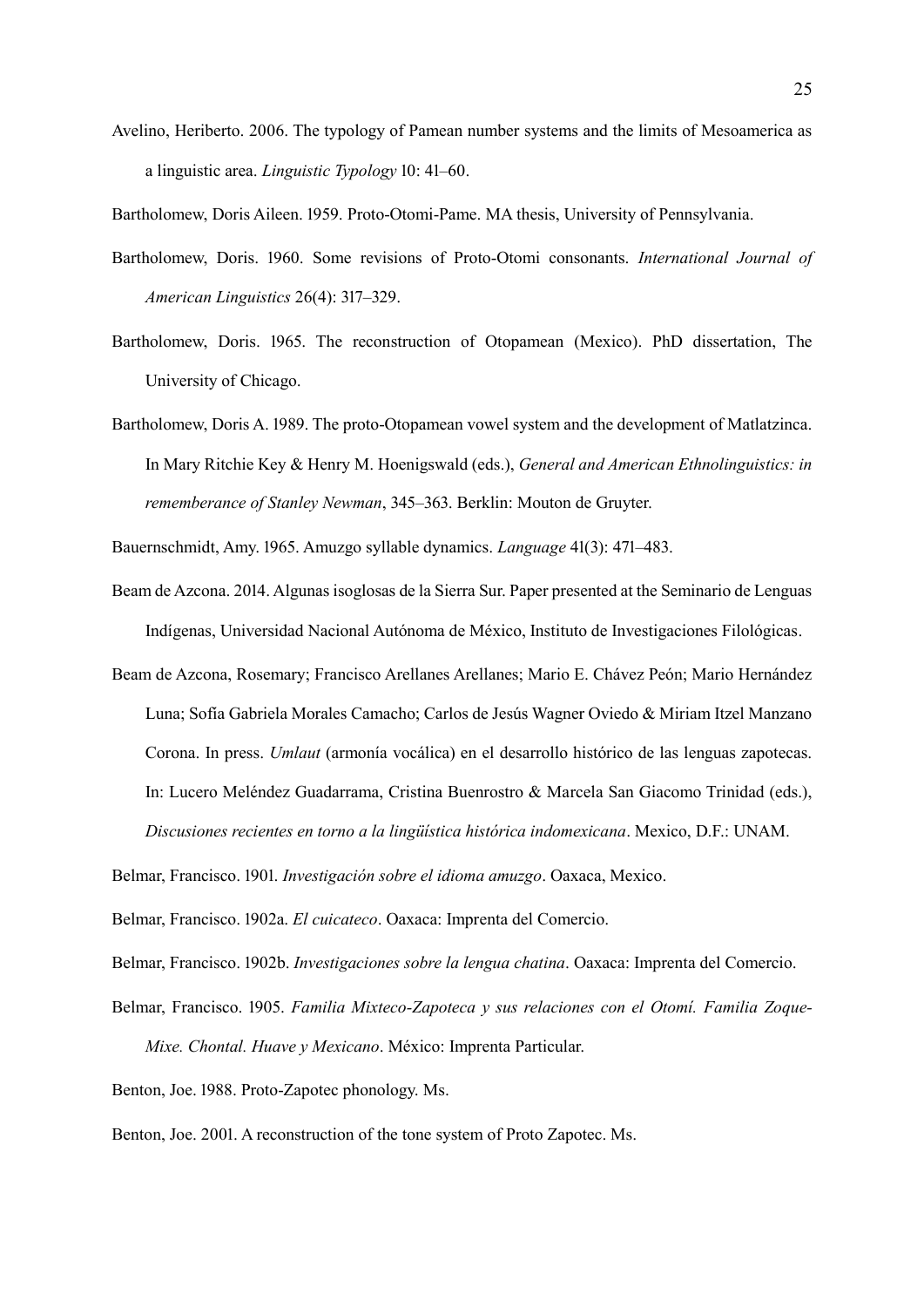- Boas, Franz. 1913. Notes on the Chatino language of Mexico. *American Anthropologist, New Series* 15. 78–86.
- Bradley, C. Henry. 1981. The Proto Mixtec kinship system. In William L Merrifield (ed.), *Proto Otomanguean Kinship*, 199–212. Dallas: Summer Institute of Linguistics.
- Bradley, C. Henry & J. Kathryn Josserand. 1982. El protomixteco y sus descendientes. *Anales de Antropología* 19(2): 279–343.
- Bradley, David P. 1991. A preliminary syntactic sketch of Concepción Pápalo Cuicatec. In C. Henry Bradley & Barbara E. Hollenbach (eds.), *Studies in the Syntax of Mixtecan Languages 3*, 410–506. Dallas: Summer Institute of Linguistics.
- Bright, William. 1978. Book notice for David Oltrogge & Calvin R. Rensch (1977). *Language* 54(2): 507–508.
- Brinton, Daniel G. 1886. Notes on the Mangue: an extinct dialect formerly spoken in Nicaragua. *Proceedings of the American Philosophical Society* 23(122): 238–257.
- Brinton, Daniel G. 1892. On the Mazatec language of Mexico and its affinities. *Proceedings of the American Philosophical Society* 30(137): 31–39.
- Broadwell, George Aaron. 2015. The historical development of the Progressive Aspect in Central Zapotec. *International Journal of American Linguistics* 81(2): 151–185.
- Buck, Marjorie J. 2015. *Gramática del amuzgo de Xochistlahuaca* (preliminary version). Ms.
- Campbell, Eric. 2011. Consonantes sibilantes en el zapoteco de Betaza y la diversificación en Villa Alta. In: Ana Lidia Munguía Duarte (ed.), *Fonología, morfología y tipología semántico-sintáctica*, 57- 72. Hermosillo, México: Universidad de Sonora.
- Campbell, Eric. 2013. The internal diversification and subgrouping of Chatino. *International Journal of American Linguistics* 79(3): 395–420.
- Campbell, Eric W. 2017 Otomanguean historical linguistics: past, present and prospects for the future. *Language and Linguistics Compass* 11: e12240.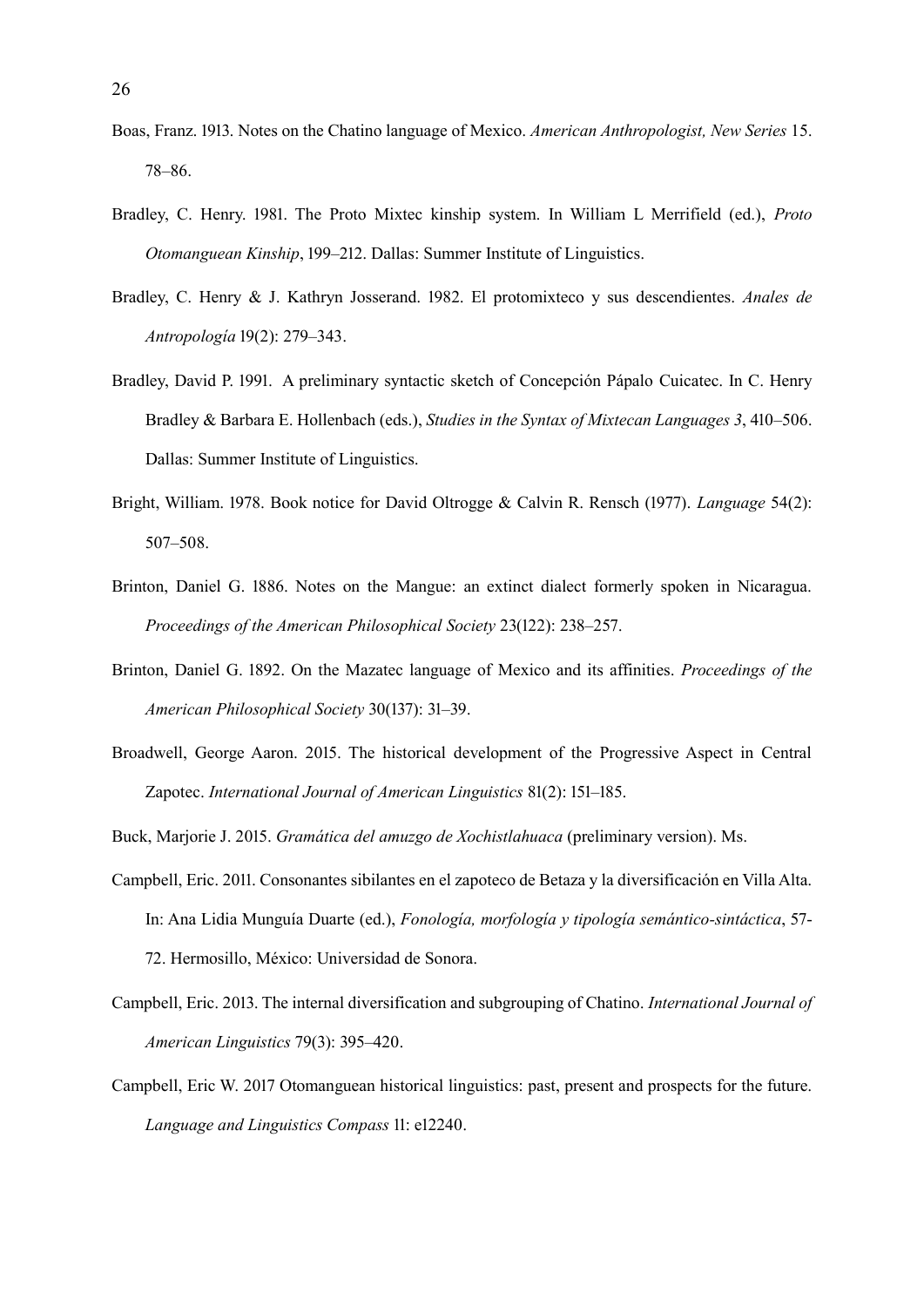- Campbell, Eric. In press. Una mirada al desarrollo fonológico del protochatino. In: Lucero Meléndez Guadarrama, Cristina Buenrostro & Marcela San Giacomo Trinidad (eds.), *Discusiones recientes en torno a la lingüística histórica indomexicana*. Mexico, D.F.: UNAM.
- Campbell, Eric & Emiliana Cruz. 2010. El sistema numérico del proto-chatino. In *Proceedings of the Conference on Indigenous Languages of Latin America-IV*. Austin, Texas: AILLA.
- Campbell, Eric, & Anthony C Woodbury. 2010. The comparative tonology of Chatino: A prolegomenon. Paper presented at the Society for the Study of the Indigenous Languages of the Americas, Annual Meeting, Baltimore, MD.
- Campbell, Lyle. 1975. Subtiaba 1974. *International Journal of American Linguistics* 41(1): 80–84.
- Campbell, Lyle. 1997. *American Indian Languages: The historical linguistics of Native America*. Oxford: Oxford University Press.
- Campbell, Lyle; Terrence Kaufman & Thomas C. Smith Stark. 1986. Meso-America as a linguistic area. *Language* 62: 530–570.
- Carmack, Robert M.; Janine L. Gasco & Gary H. Gossen (eds.). 2007. *The Legacy of Mesoamerica:*  History and culture of a Native American civilization, 2<sup>nd</sup> ed. New York: Routledge.
- Carrasco Zúñiga, Abad. 2006. Los procesos morfofonológicos de la lengua Mè'phàà. MA thesis, Centro de Investigaciones y Estudios Superiores en Antropología Social, D.F.
- Caso, Alfonco. 1928. *Las estelas zapotecas*. México: Talleres Gráficos de la nación.
- Caso, Alfonso. 1965. Mixtec Writing and Calendar. In Gordon R. Willey & Robert Wauchope (eds.), *Handbook of Middle American Indians 3, Part 2: The archaeology of southern Mesoamerica*, 948- 961. Austin, Texas: University of Texas Press.
- Castellanos Cruz, Miguel. 2014. Complejidad fonológica en el chinanteco de Quiotepec: nasalidad, fonación y tono. MA thesis, Centro de Investigaciones y Estudios Superiores en Antropología Social, D.F.
- Castillo Martínez, Rafael. 2011. El sistema tonal del chinanteco de San Juan Quiotepec, Oaxaca. MA thesis, Centro de Investigaciones y Estudios Superiores en Antropología Social, D.F.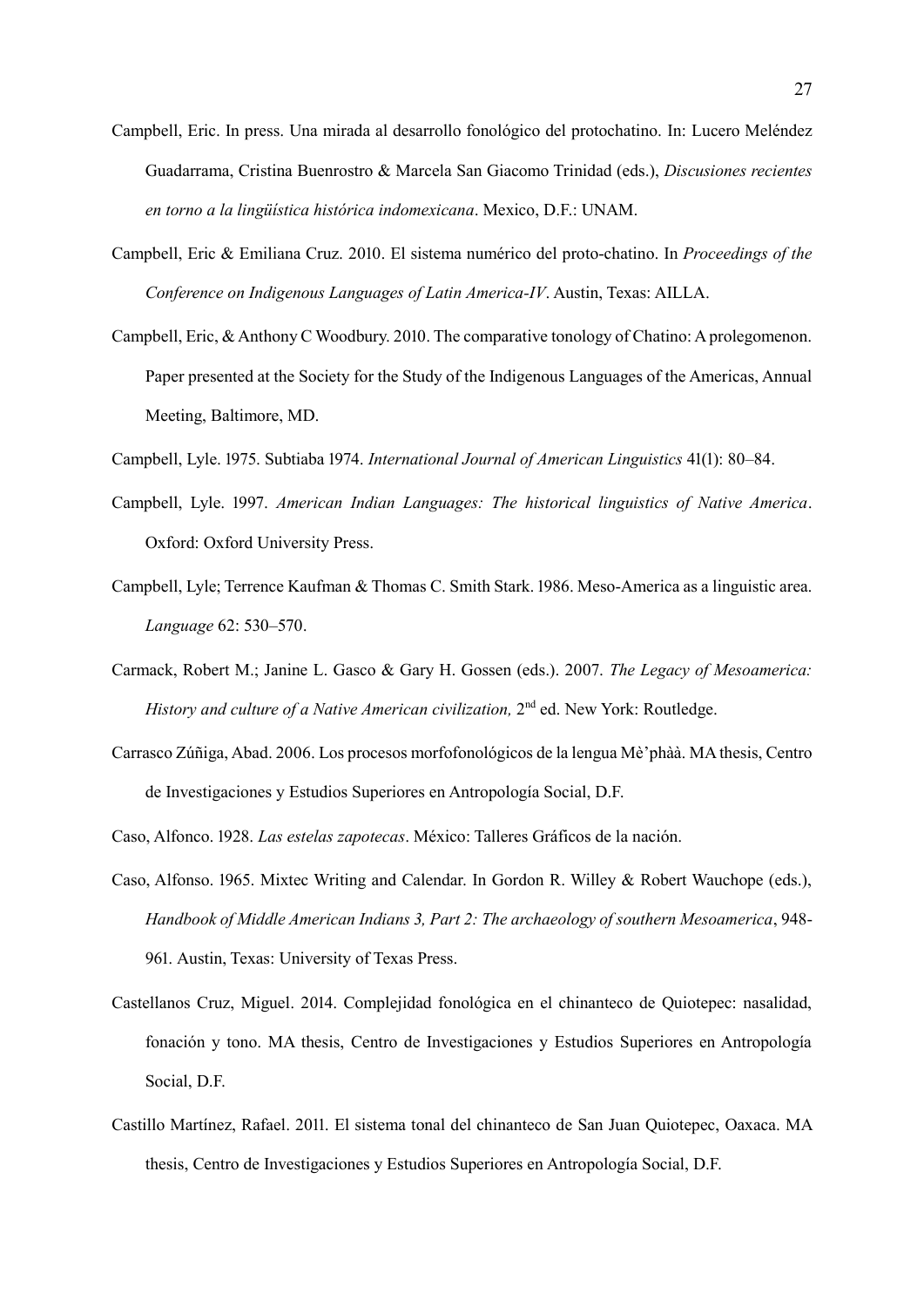- Costaouec, Denis & Michael Swanton. 2015. Classification nominale en Ixcatèque. *La Linguistique* 51(2): 201–238.
- Daly, John P. & Larry M. Hyman. 2007. On the representation of tone in Peñoles Mixtec. *International Journal of American Linguistics* 73(2): 165–207.
- Davis, Marjorie & Margaret Walker. 1955. Cuicateco: morphemics and morphophonemics. *International Journal of American Linguistics* 21(1): 46–51.
- de Albornoz, Juan. 1875. *Arte de la lengua chiapaneca*. Paris: Ernest Leroux.
- de Alvarado, Francisco. 1962 [1593]. *Vocabulario en lengua mixteca* (Wigberto Jiménez Moreno, ed.). México: Instituto Nacional de Antropología e Historia.
- de Angulo, Jaime. 1933. The Chichimeco language (Central Mexico). *International Journal of American Linguistics* 7(3/4): 152–194.
- de Angulo, Jaime, & L. S. Freeland. 1935. The Zapotekan linguistic group: A comparative study of Chinanteco, Chocho, Mazateco, Cuicateco, Mixteco, Chatino, and especially of Zapoteco proper and its dialects. *International Journal of American Linguistics* 8(1): 1–38.
- de Castro, Andres. 1557. Vocabulario de la lengua matlatzinga. (In the margins of Molina's Vocabulario de la lengua castellana y mexicana, 1555). New York: Library of the Museum of the American Indian.
- de los Reyes, Antonio. 1889 [1593]. Arte en lengua Mixteca: Casa de Pedro Balli. Publié par le Comte H. de Charencey.
- DiCanio, Christian Thomas. 2008. The phonetics and phonology of San Martín Itunyoso Trique. PhD dissertation, University of California, Berkeley.

Dürr, Michael. 1987. A preliminary reconstruction of the proto-Mixtec tonal system. *Indiana* 11: 19–61.

- Dyen, Isidore. 1956. Language distribution and migration theory. *Language* 32: 611–626.
- Egland, Steven. 1983. La inteligibilidad interdialectal en México: Resultados de algunos sondeos. Mexico, D.F.: Instituto Lingüístico de Verano, A.C. http://www.sil.org/mexico/sondeos/G038b-SondeosInteligibilidad.pdf.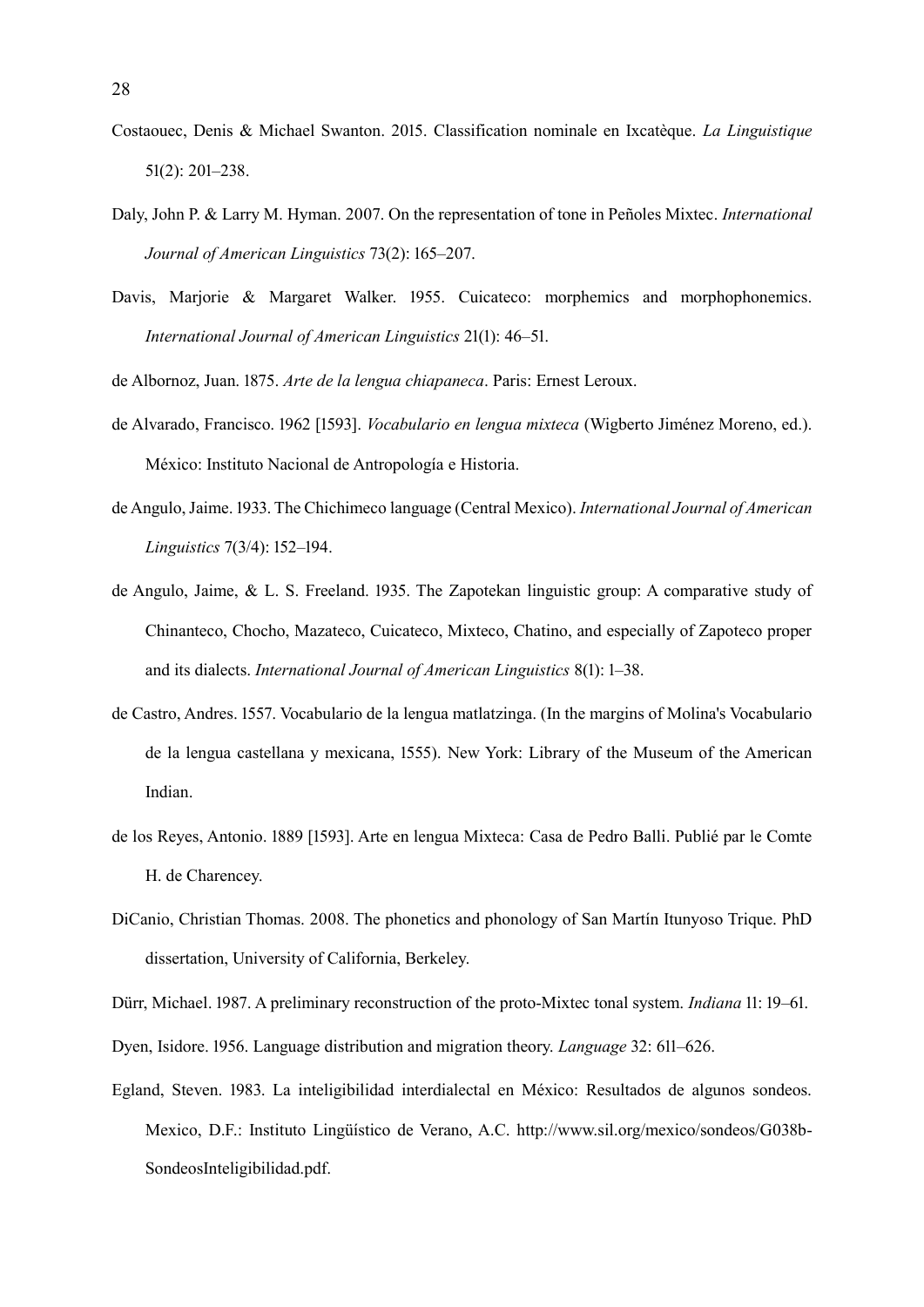- Feist, Timothy & Enrique L. Palancar. 2016. Tracing the emergence of inflectional tone in Cuicatec. In Enrique L. Palancar & Jean Léo Léonard (eds.), *Tone and Inflection: New facts and new perspectives*, 267–294. Berlin: De Gruyter Mouton.
- Fernández de Miranda, María Teresa. 1951. Reconstrucción del protopopoloca. *Revista Mexicana de Estudios Antropológicos* 12: 61–93.
- Fernández de Miranda, María Teresa. 1995. *El protozapoteco*. México, D.F.: El Colegio de México and Instituto Nacional de Antropología e Historia.
- Fernández de Miranda, María Teresa; Morris Swadesh & Roberto J. Weitlaner. 1959. Some findings on Oaxaca language classification and culture terms. *International Journal of American Linguistics*  25(1): 54–58.
- Fernández de Miranda, María Teresa & Roberto J. Weitlaner. 1961. Sobre algunas relaciones de la familia Mangue. *Anthropological Linguistics* 3(7): 1–99.
- Foris, David. 1973. Sochiapan Chinantec syllable structure. *International Journal of American Linguistics* 39(4): 232–235.
- Fowler, Catherine S. 1983. Some lexical clues to Uto-Aztecan prehistory. *International Journal of American Linguistics* 49(3): 224–257.
- Fuente, Julio de la. 1947. Los zapotecos de Choapan, Oaxaca. *Anales del Instituto Nacional de Antropología e Historia* 2: 143–205.
- Gibson, Lorna & Doris Bartholomew. 1979. Pame noun inflection. *International Journal of American Linguistics* 45(4): 309–322.
- González Casanova, Pablo 1925. Los idiomas popolocas y su clasificación. *Anales del Museo Nacional de Arqueología: historia y etnografía*, Cuarto Época 3, 497–536.
- Gudschinsky, Sarah C. 1955. Lexico-statistical skewing from dialect borrowing. *International Journal of American Linguistics* 21(2): 138–149.
- Gudschinsky, Sarah Caroline. 1956. Proto-Mazatec structure. MA thesis, University of Pennsylvania.
- Gudschinsky, Sarah C. 1958. Mazatec dialect history: a study in miniature. *Language* 34(4): 469–481.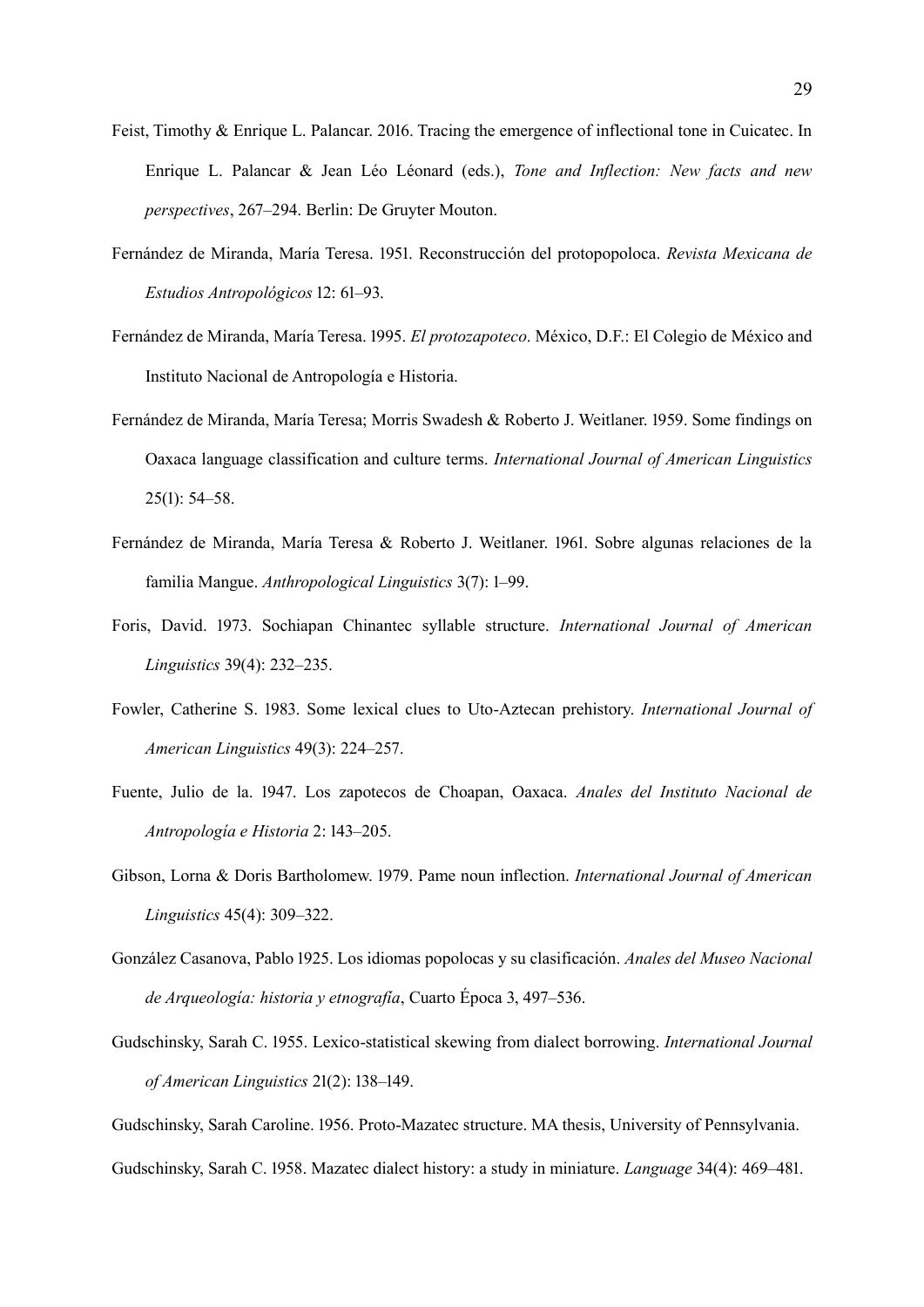- Gudschinsky, Sarah C. 1959. Proto-Popotecan: A Comparative Study of Popolocan and Mixtecan. Supplement to *International Journal of American Linguistics* 25(2). Indiana University Publications in Anthropology and Linguistics. Baltimore: Waverly Press.
- Hamp, Eric P. 1958. Protopopoloca internal relationships. *International Journal of American Linguistics*  24(2): 150–153.
- Hamp, Eric P. 1960. Chocho-Popoloca innovations. *International Journal of American Linguistics*  26(1): 62.
- Harris, Larry R. 1995. Some features of narrative discourse in Santiago Nuyoo Mixtec. SIL-Mexico Workpapers 11: 79–95.
- Harris, Larry & Mary Harris. n.d. Nuyoo Mixtec phonology. Bartholomew Collection of Unpublished Manuscripts, SIL International – Mexico Branch.
- Hasler, Juan A. 1961. Reconstrucciones matlatzinca-ocuiltecas. *Anales del Instituto Nacional de Antropología e Historia* 13: 269–278.

Hernández, Benito. 1567. *Doctrina en lengua misteca*. México: Pedro Ocharte.

- Holland, William R. 1959. Dialect variations of the Mixtec and Cuicatec areas of Oaxaca, Mexico. *Anthropological Linguistics* 1(8): 25–31.
- Hollenbach, Barbara E. 1977. Phonetic vs. phonemic correspondence in two Trique dialects. In *Studies in Otomanguean phonology*, William R. Merrifield (ed.), 35–67. Dallas: Summer Institute of Linguistics.
- INALI. 2009. Catálogo de las lenguas indígenas nacionales: variantes lingüísticas de México con sus autodenominaciones y referencias geoestadísticas. México: Instituto Nacional de Lenguas Indígenas.
- Jiménez Moreno, Wigberto. 1962. Estudios mixtecos. In Fray Francisco de Alvarado, *Vocabulario en lengua mixteca*, 9–105. México: Instituto Nacional Indigenista e Instituto Nacional de Antropología e Historia S. E. P.

Josserand, Judy Kathryn. 1983. Mixtec dialect history. PhD dissertation, Tulane University.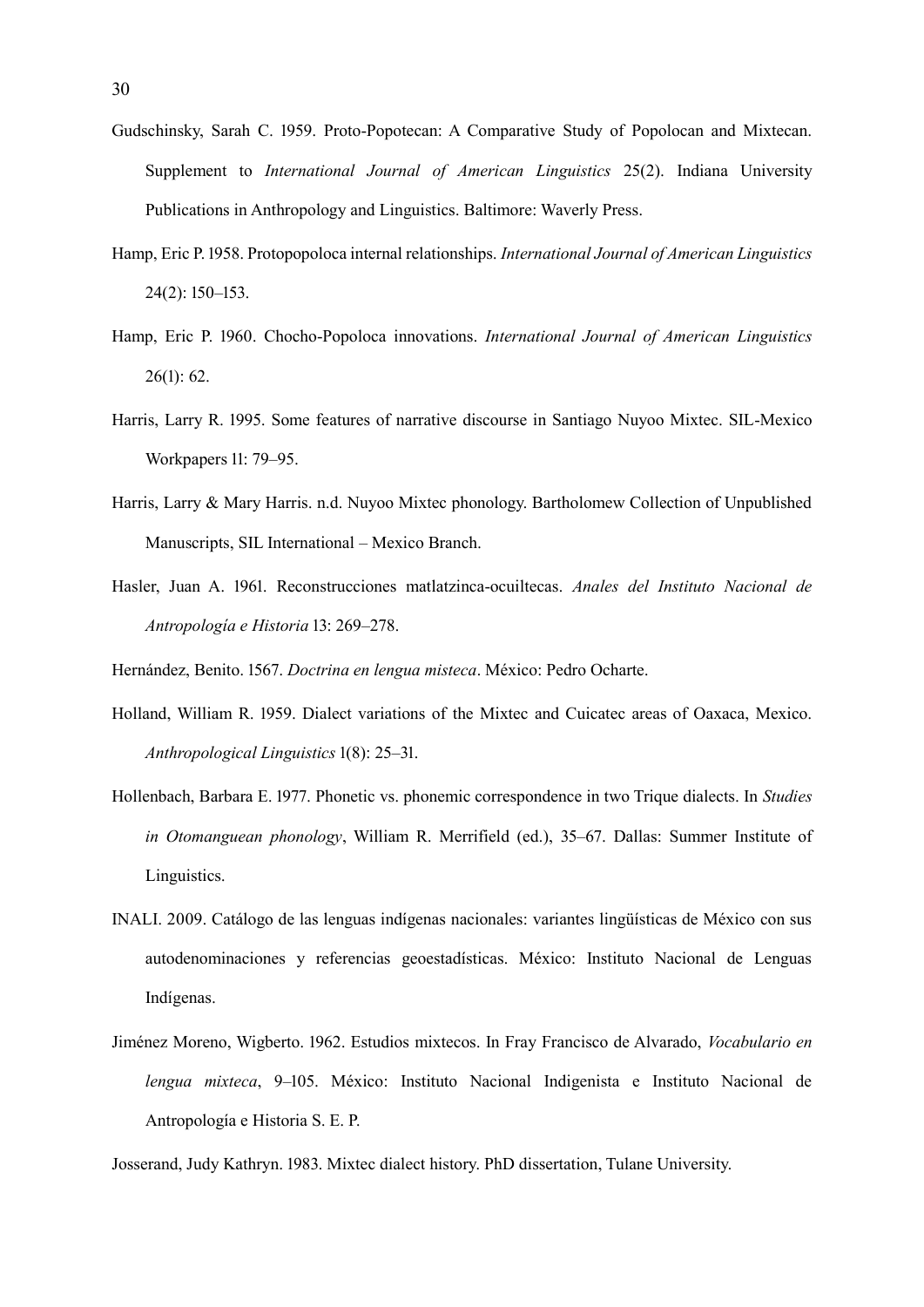- Josserand, J. Kathryn, Maarten E. R. G. N. Jansen, & María de los Ángeles Romero. 1984. Mixtec dialectology: inferences from linguistics and ethnohistory. In J. Kathryn Josserand, Marcus Winter & Nicholas Hopkins (eds.), *Essays in Otomanguean Culture History*, 141–225. Nashville: Vanderbilt University Publications in Anthropology.
- Josserand, Kathryn. n.d. MesoAmerican Languages Collection of Kathryn Josserand. The Archive of the Indigenous Languages of Latin America: http://www.ailla.utexas.org/search/collection.html?c\_id=79.
- Joyce, Arthur A.; Andrew G. Workinger; Byron Hamann; Peter Kroefges; Maxine Oland & Stacie M. King. 2004. Lord 8 Deer "Jaguar Claw" and the land of the sky: the archaeology and history of Tututepec. *Latin American Antiquity* 15(3): 273–297.
- Kaufman, Terrence. 1983. New perspectives on comparative Otomanguean phonology. Ms. University of Pittsburgh.
- Kaufman, Terrence. 1987–1989. The phonology and morphology of Zapotec verbs. Unpublished manuscript.
- Kaufman, Terrence. 1988. Otomanguean tense/aspect/mood, voice, and nominalization markers. Unpublished monograph.
- Kaufman, Terrence. 2006. Oto-Mangean Languages. In Keith Brown (ed.), *Encyclopedia of Language & Linguistics* (2nd ed.) Vol. 9, 118–124. Oxford: Elsevier.
- Kaufman, Terrence. 2015a. Early Oto-Manguean homelands and cultures: some premature hypotheses. Institute for Mesaoamerican Studies, University at Albany, State University of New York. http://www.albany.edu/ims/PDLMA\_publications\_new.html.
- Kaufman, Terrence. 2015b. A typologically odd phonological reconstruction for proto-Sapotekan: stemfinal *\*k*. Institute for Mesaoamerican Studies, University at Albany, State University of New York. http://www.albany.edu/ims/PDLMA\_publications\_new.html.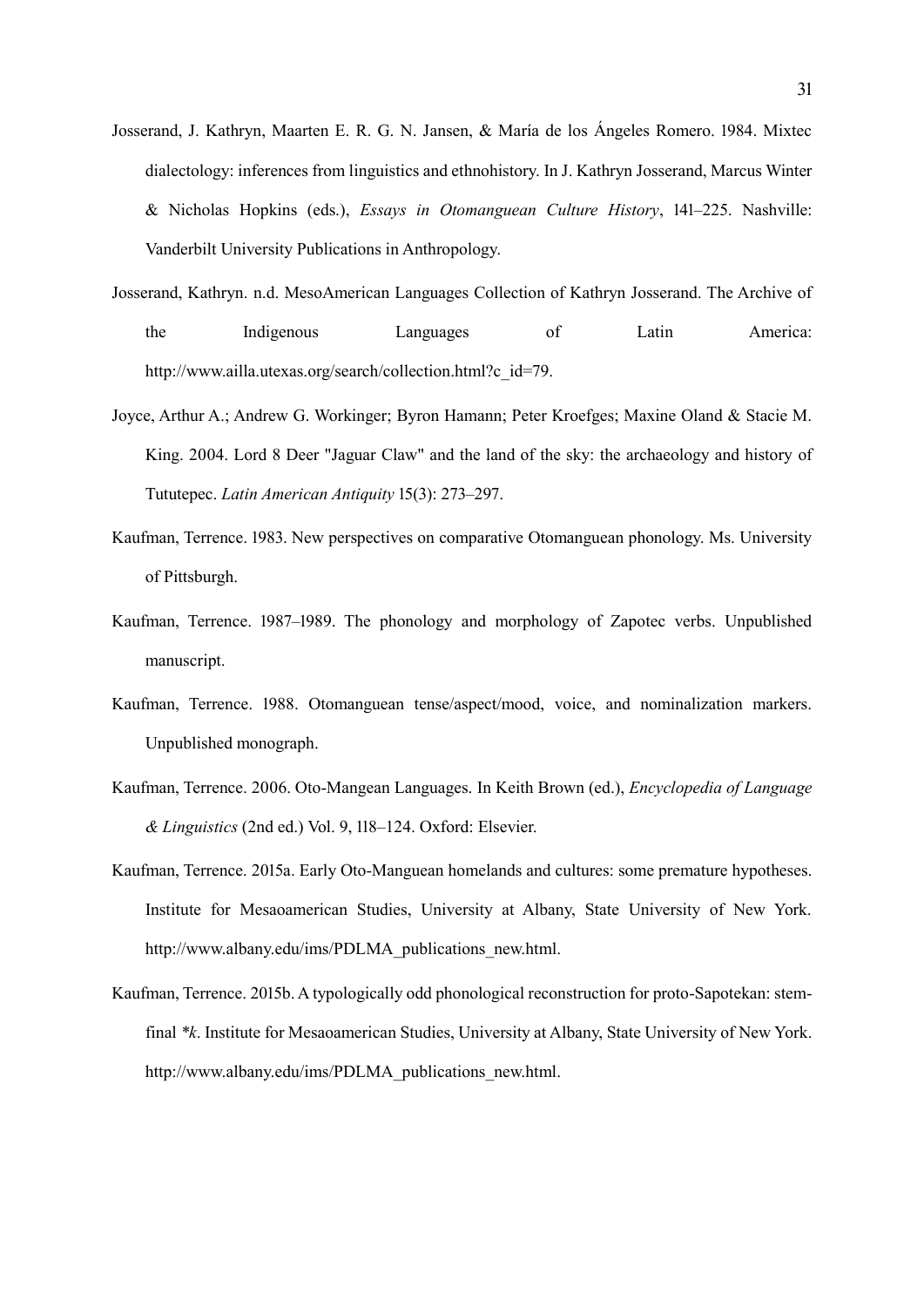- Kaufman, Terrence. 2016a. Tlapaneko-Sutiaba, OtoMangean, and Hokan: where Greenberg went wrong. Institute for Mesaoamerican Studies, University at Albany, State University of New York. http://www.albany.edu/ims/PDLMA\_publications\_new.html.
- Kaufman, Terrence. 2016b. Proto-Sapotek(an) reconstructions. Institute for Mesaoamerican Studies, University at Albany, State University of New York. http://www.albany.edu/ims/PDLMA\_publications\_new.html.
- Kaufman, Terrence & John Justeson. 2007. The history of the word for cacao in Ancient Mesoamerica. *Ancient Mesoamerica* 18: 193–237.
- Kaufman, Terrence & John Justeson. 2008. Epi-Olmec (Zapotec appendix). In Roger D. Woodard (ed.), *The Ancient Languages of Asia and the Americas*, 193–233. Cambridge: Cambridge University Press.
- Kaufman, Terrence & John Justeson. 2010. Historical linguistics and pre-Colombian Mesoamerica. *Ancient Mesoamerica* 20: 21–31.
- Kirchhoff, Paul. 1967[1943]. Mesoamérica: sus límites geográficos, composición étnica y carácteres culturales. *Suplemento 3 de la Revista Tlatoani.* México: Escuela Nacional de Antropología e Historia.
- Kirk, Paul L. 1966. Proto-Mazatec phonology. PhD dissertation, University of Washington.
- Kirk, Paul L. 1970. Dialect intelligibility testing: the Mazatec study. *International Journal of American Linguistics* 36(3): 205–211.
- Kirk, Paul L. 1985. Proto-Mazatec numerals. *International Journal of American Linguistics* 51(4): 480– 482.
- Lastra, Yolanda. 2006. Los otomíes: su lengua y su historia. Coyoacán, México D.F.: Universidad Nacional Autónoma de México, Istituto de Investigaciones Antropológicas.
- Lastra, Yolanda. 2010. Diversidad lingüística: variación dialectal actual. In Rebeca Barriga Villanueva & Pedro Martín Butragueño (eds.), *Historia Sociolingüística de México*, Vol. II, 841–880. México City: El Colegio de México.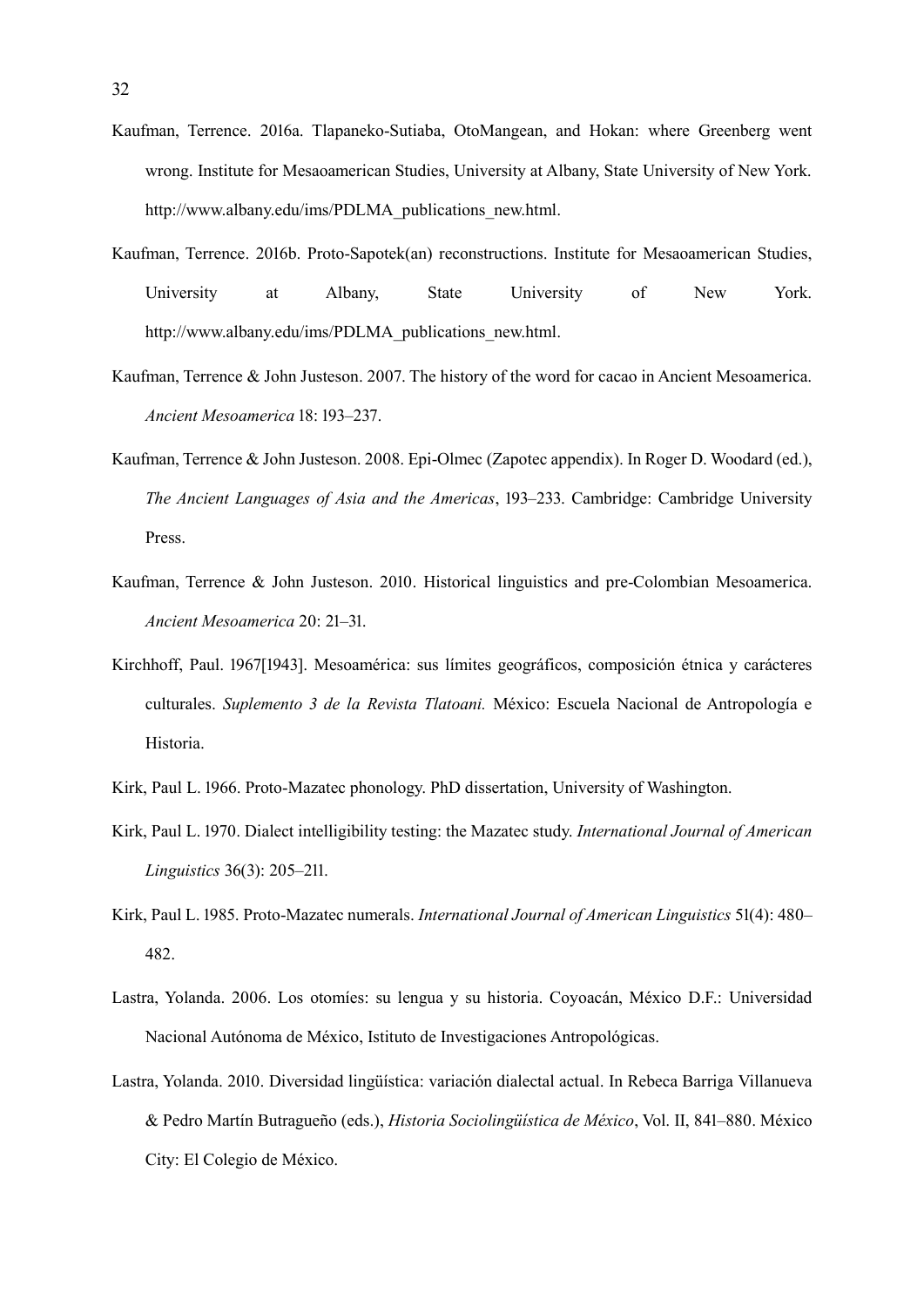Lehmann, Walter. 1920. *Zentral-Amerika*, Part I, Vol. II. Berlin: Verlag Dietrich Reimer (Ernst Vohsen).

- León, Nicolás. 1902. Familias Lingüísticas de México: Carta lingüística de México y sinopsis de sus familias, idiomas y dialectos. México: Museo Nacional.
- Léonard, Jean Léo; Vittorio Dell'Aquila & Antonella Gaillard-Corvaglia. 2012. The ALMaz (Atlas Lingüístico Mazateco: from geolinguistic data processing to typological traits. *Language Typology and Universals (STUF)* 65(1): 78–94.
- Lewis, M. Paul, Gary F. Simons, & Charles D. Fennig (eds.). 2015. *Ethnologue: Languages of the World, Eighteenth edition*. Dallas: SIL International. Online version: http://www.ethnologue.com.

Longacre, Robert Edmondson. 1955. Proto-Mixtecan. PhD dissertation, University of Pennsylvania.

- Longacre, Robert E. 1957. Proto-Mixtecan. *Indiana University Research Center in Anthropology, Folklore, and Linguistics* 5.
- Longacre. Robert E. 1961. Swadesh's Macro Mixtecan hypothesis. *International Journal of American Linguistics* 27(1): 9–29.
- Longacre. Robert E. 1962. Amplification of Gudschinsky's proto-Popolocan-Mixtecan. *International Journal of American Linguistics* 28(4): 227–242.
- Longacre. Robert E. 1964. Progress in Otomanguean reconstruction. In Horace G. Lunt (ed.) *Proceedings of the Ninth International Congress of Linguists*, 1016–1025. The Hague: Mouton & Co.
- Longacre. Robert E. 1966a. On linguistic affinities of Amuzgo. *International Journal of American Linguistics* 32: 46–49.
- Longacre. Robert E. 1966b. The linguistic affinities of Amuzgo. In *Summa Anthropologica en homenaje a Roberto J. Weitlaner*, 541–560. México: Instituto Nacional de Antropología e Historia.
- Longacre. Robert E. & René Millon. 1961. Proto-Mixtecan and Proto-Amuzgo-Mixtecan vocabularies: a preliminary cultural analysis. *Anthropological Linguistics* 3(4): 1–44.
- López Yépes, Joaquin. 1826. *Catecismo y declaración de la doctrina cristiana en lengua otomí: con un vocabulario del mismo idioma*. Megico: oficina de Alejandro Valdés, calle de Santo Domingo.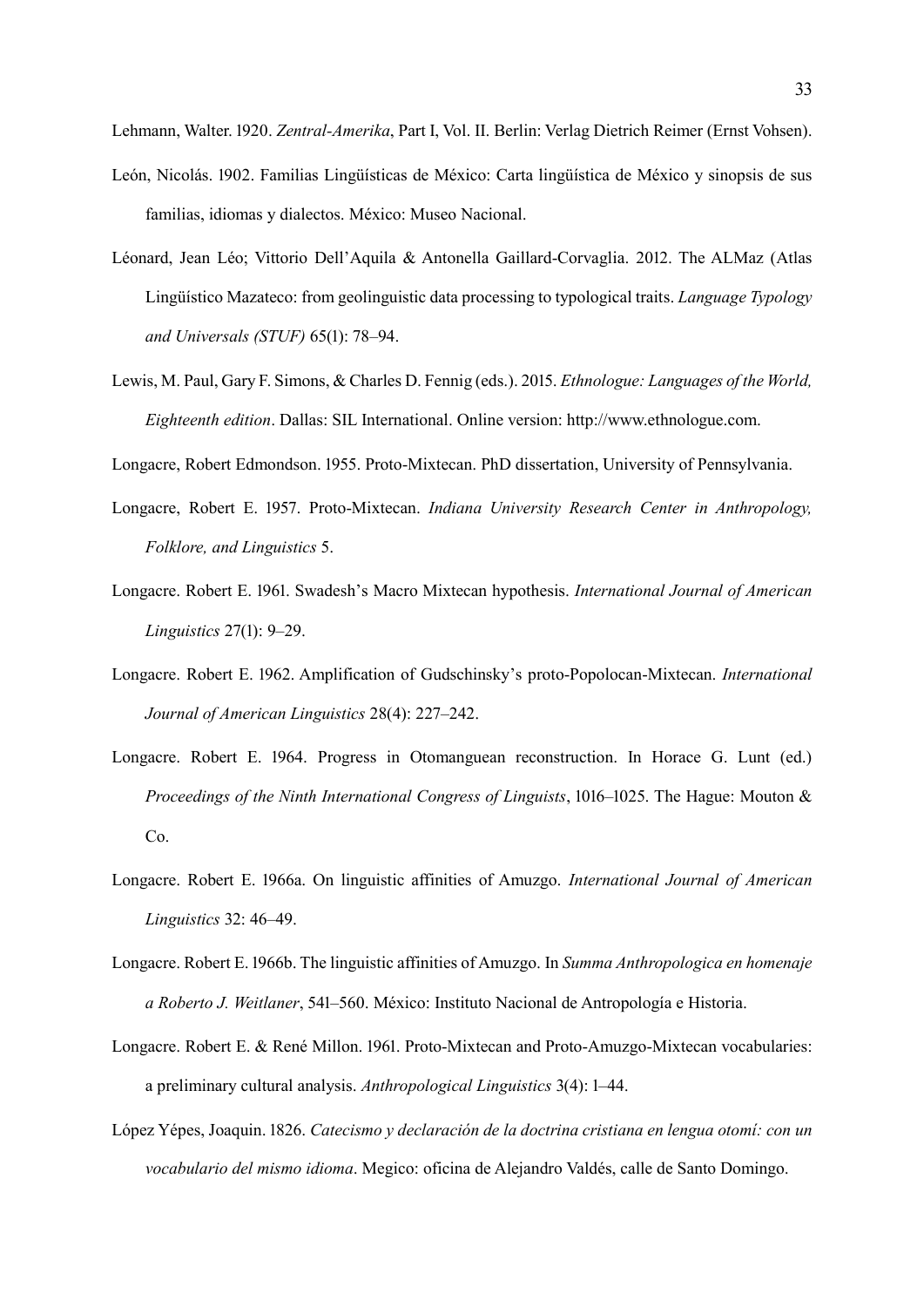- Macaulay, Monica. 1996. A grammar of Chalcatongo Mixtec. Berkeley, CA: University of California Press.
- Mak, Cornelia & Robert Longacre. 1960. Proto-Mixtec phonology. *International Journal of American Linguistics* 26(1): 23–40.
- Manrique Castañeda, Leonardo. 1959. Sobre la clasificación del Otomi-Pame. In *Actas del XXXIII Congreso Internacional de Americanistas*, 551–559. San José, Costa Rica: Lehmann.
- Marcus, Joyce. 2003. The first appearance of Zapotec writing and calendrics. In Kent V. Flannery & Joyce Marcus (eds.), *The Cloud People: Divergent evolution of the Zapotec and Mixtec civilizations*, 91–96. New York: Percheron Press.
- Marlett, Stephen A. (ed). 2011. The Me'phaa grammar files. SIL International. http://www.mexico.sil.org/publications/i-wpindex/work papers - mephaa grammar files.
- Martínez Ortega, Aileen Patricia. 2012. Clases verbales, transitividad y valencia verbal en el *pjy¢kakjó*, tlahuica de San Juan Atzingo. PhD dissertation, El Colegio de México.
- Mason, J. Alden. 1940. The native languages of Middle America. From *The Maya and their Nieighbors*. New York: D. Appleton-Century Co.
- Matsukawa, Kosuke. 2005. Preliminary reconstruction of Proto-Trique. MA thesis, University at Albany, State University of New York.
- Matsukawa, Kosuke. 2008. La estructura silábica del prototriqui. In López Cruz, Ausencia & Michael Swanton (eds.), *Memorias del Coloquio Francisco Belmar*, 149–160. Oaxaca: Biblioteca Francisco de Burgoa, Colegio Superior para la Educación Integral Intercultural de Oaxaca, Fundación Alfredo Harp Helú Oaxaca, & Instituto Nacional de Lenguas Indígenas.
- Mechling, William H. 1912. The Indian linguistic stocks of Oaxaca, Mexico. *American Anthropologist,*  New Series 14(4): 643–682.
- Méndez Espinoza, Oscar. 2004. El cisyautepequeño: un estudio dialectológico de la lengua ditsë (zapoteca) en la región suroriental del estado de Oaxaca. MA thesis, Centro de Investigaciones y Estudios Superiores en Antropología Social, D.F.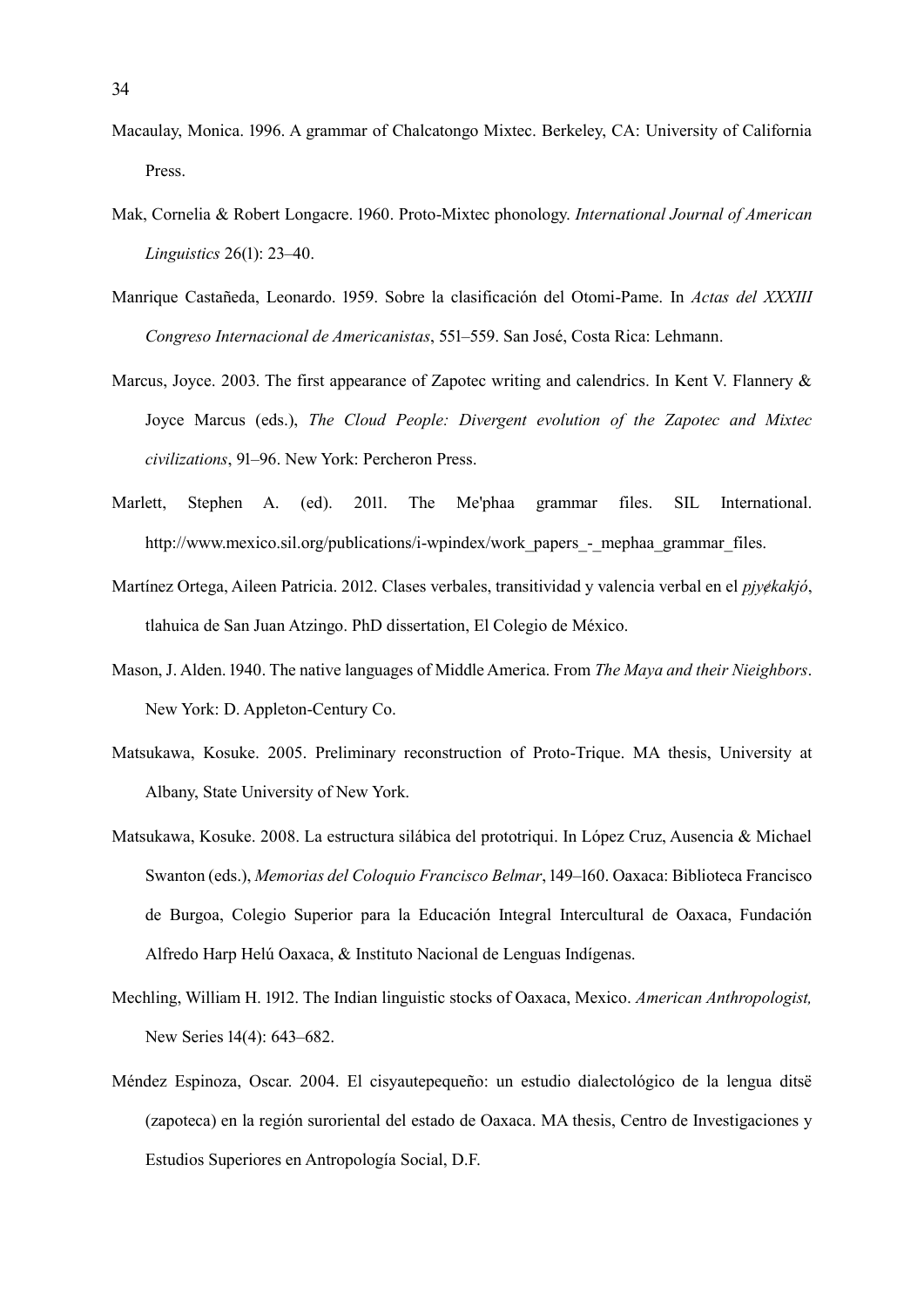Merrifield, William R. & Jerold A. Edmondson. 1999. Palantla Chinantec: phonetic experiments on nasalization, stress, and tone. *International Journal of American Linguistics* 65(3): 303–323.

Mock, Carol C. 1982. Casos morfosintácticos del chocho. *Anales de Antropología* 19(2): 345–378.

- Muntzel, Martha. 1986. The structure of Ocuilteco. PhD dissertation, State University of New York at Albany.
- Navarro Solano. 2012. El patrón de alineamiento en el me<sup>91</sup>phaa<sup>1</sup> de Malinaltepec, Guerrero. MA thesis, Centro de Investigaciones y Estudios Superiores en Antropología Social, D.F.
- Needham, Doris & Marjorie Davis. 1946. Cuicateco phonology. *International Journal of American Linguistics* 12(3): 139–146.
- Newman, Stanley & Robert Weitlaner. 1950a. Central Otomian I: Proto-Otomi reconstructions. *International Journal of American Linguistics* 16(1): 1–19.
- Newman, Stanley & Robert Weitlaner. 1950b. Central Otomian II: Primitive Central Otomian reconstructions. *International Journal of American Linguistics* 16(2): 73–81.
- Oltrogge, David. 1977. Proto Jicaque-Subtiaba-Tequistlateco. In Two studies in Middle American and comparative linguistics, 1–52. Dallas: Summer Institute of Linguistics.
- Operstein, Natalie. 2012. Proto-Zapotec *\*tty/\*ty* and *\*ttz/\*tz*. *International Journal of American Linguistics* 78(1): 1–40.
- Orozco y Berra, Manuel. 1864. Geografía de las lenguas y carta etnográfica de México. México: J. M. Andrade y F. Escalante.

Palancar, Enrique L. 2013. The evolution of number in Otomi. *Studies in Language* 37(1): 94–143.

- Palancar, Enrique L. To appear. The Oto-Pamean languages. In Wichmann, Søren (ed.), *The languages and linguistics of Middle and Central America: a comprehensive guide*. Berlin: de Gruyter Mouton.
- Pankratz, Leo & Eunice V. Pike. 1967. Phonology and morphophonemics of Ayutla Mixtec. *International Journal of American Linguistics* 33(4): 287–299.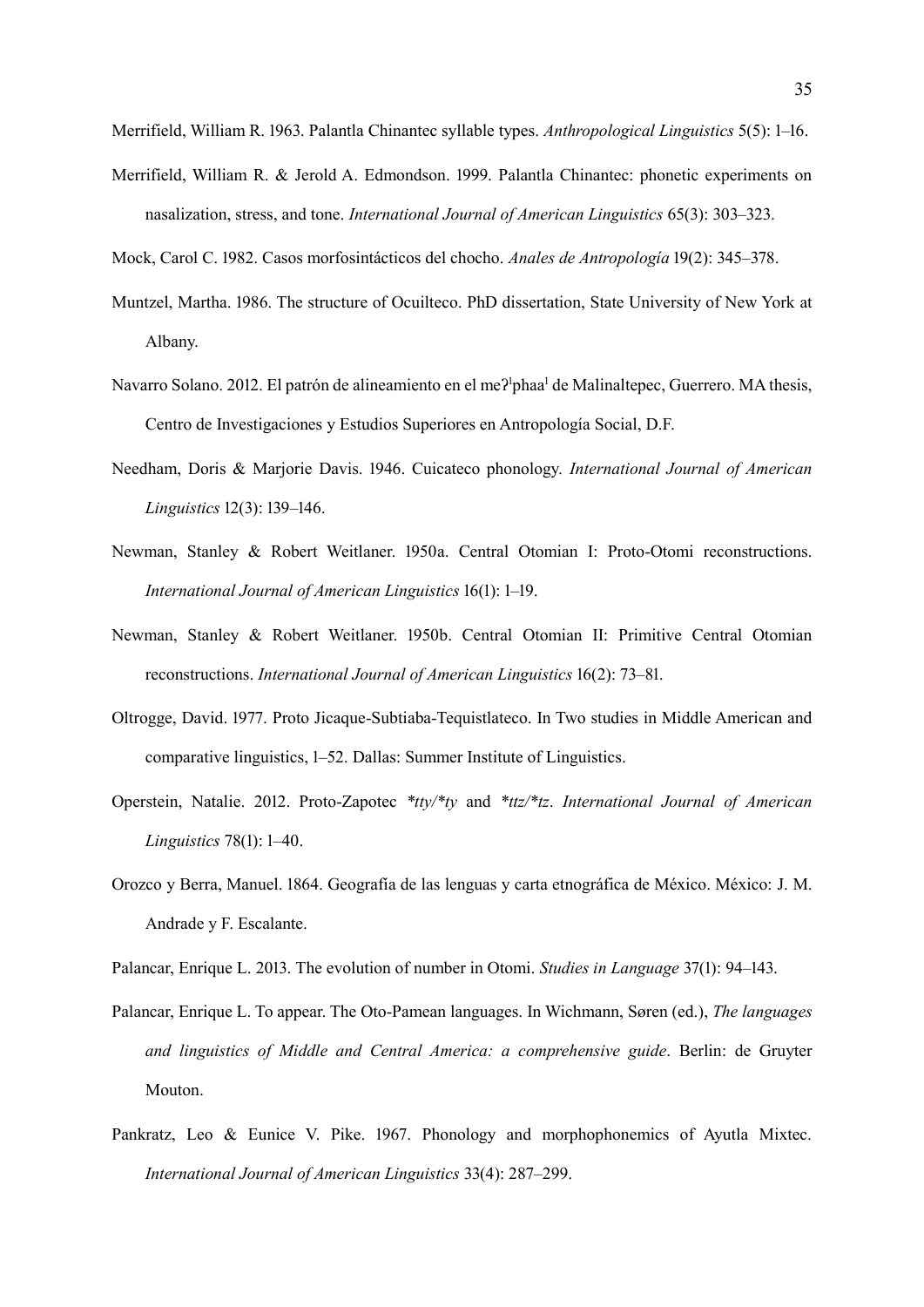- Pascacio Montijo, Etna T. 2014. Reconstrucción morfológica y fonológica de los pronombres personales independientes del protoatzinca. *Cuadernos de Lingüística* 2: 239–285.
- Pérez, Nancy L. 2007. Synchronic and diachronic Matlatzinkan phonology. PhD dissertation, The University of Michigan.
- Pike, Kenneth L. 1948. Tone languages: A technique for determining the number and type of pitch contrasts in a language, with studies in tonemic substitution and fusion. Ann Arbor: University of Michigan Press.
- Pimentel, D. Francisco. 1875. *Cuadro descriptivo y comparativo de las lenguas indígenas de México*, Tomo III. México: Tipografía de Isidro Epstein.
- Pimentel, D. Francisco. 1903a. El pame comparado con el othomí. In *Obras completas de D. Francisco Pimentel*, Tomo II, 412–436. México: Tipografía Económica.
- Pimentel, D. Francisco. 1903b. Comparación del othomí con el mazahua y el pirinda. In *Obras completas de D. Francisco Pimentel*, Tomo II, 401–411. México: Tipografía Económica.
- Radin, Paul. 1925. The distribution and phonetics of the Zapotec dialects: a preliminary sketch. *Journal de la Société des Americanistes* 17: 27–76.
- Radin, Paul. 1935. Notes on the Tlappanecan language of Guerrero. *International Journal of American Linguistics* 8(1): 45–72.
- Rendón, Juan José. 1971. Relaciones externas del llamado idioma Papabuco. *Anales de Antropología* 8: 213–231.
- Rensch, Calvin Ross. 1963. Proto-Chinantec phonology. MA thesis, University of Pennsylvania.
- Rensch, Calvin Ross. 1966. Comparative Otomanguean phonology. PhD dissertation, University of Pennsylvania.
- Rensch, Calvin Ross. 1968. *Proto Chinantec Phonology*. Papeles de la Chinantla VI. Mexico, D.F.: Museo Nacional de Antropología.

Rensch, Calvin Ross. 1976. *Comparative Otomanguean Phonology*. Bloomington: Indiana University.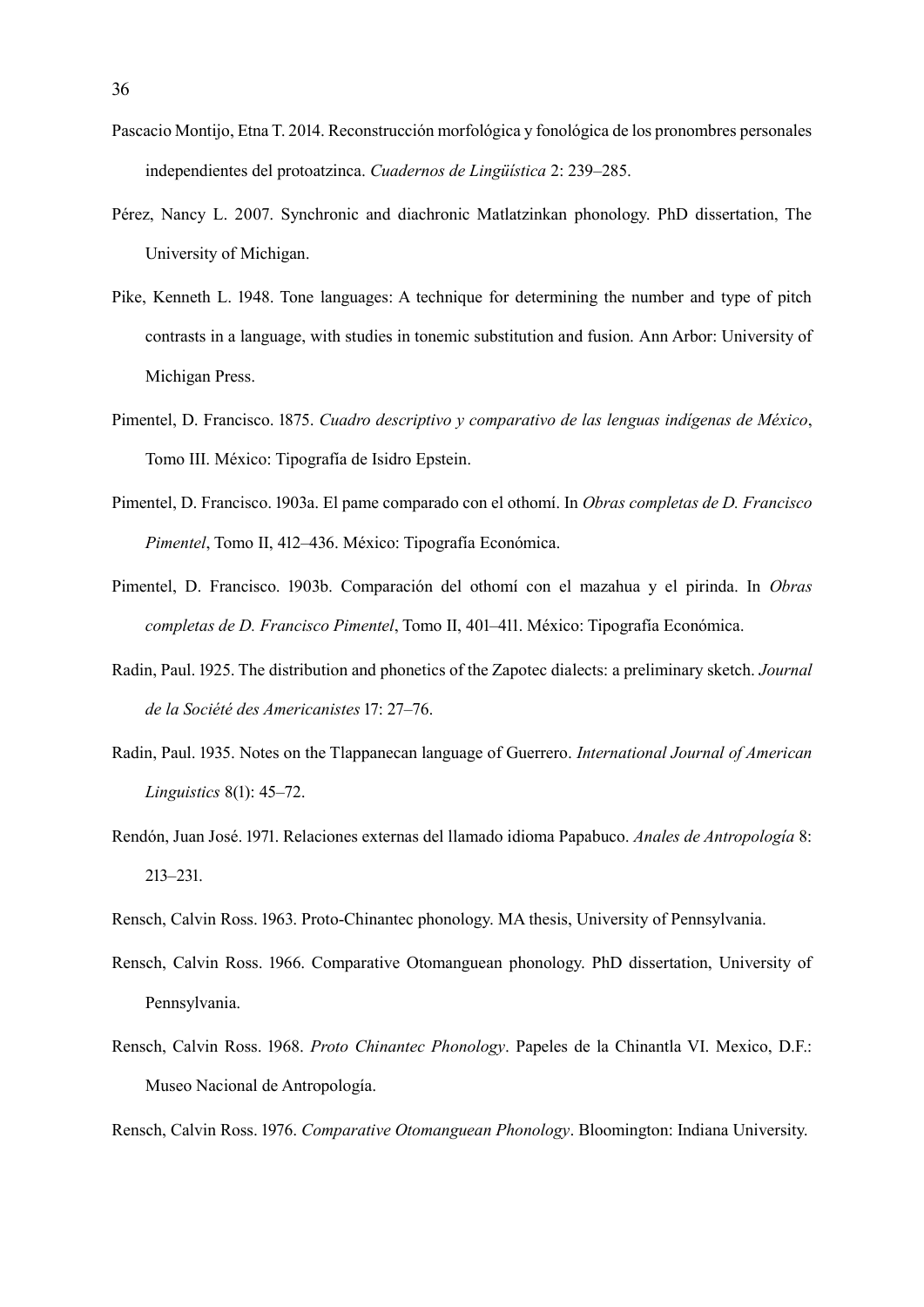- Rensch, Calvin R. 1977a. Classification of the Otomanguean languages and the position of Tlapanec. In Two studies in Middle American and comparative linguistics, 53–108. Dallas: Summer Institute of Linguistics.
- Rensch, Calvin R. 1989. *An Etymological Dictionary of the Chinantec Languages*. Studies in Chinantec languages 1. Dallas: Summer Institute of Linguistics.
- Restall, Matthew; Lisa Sousa & Kevin Terraciano (eds.). 2005. *Mesoamerican Voices: Native-language writings from Colonial Mexico, Oaxaca, Yucatan, and Guatemala*. Cambridge: Cambridge University Press.
- Rupp, James E. 1990. The Lealao Chinantec syllable. In William R. Merrifield & Calvin R. Rensch (eds.), *Syllables, tone, and Verb Paradigms: studies in Chinantec Languages 4*, 63–73. Dallas: Summer Institute of Linguistics.
- Sapir, Edward. 1925a. The Hokan affinity of Subtiaba in Nicaragua. *American Anthropologist*, New Series 27(3): 402–435.
- Sapir, Edward. 1925b. The Hokan affinity of Subtiaba in Nicaragua (Conclusion). *American Anthropologist*, New Series 27(4): 491–527.
- Sapir, Edward. 1949 [1916]. Time perspective in aboriginal American culture: a study in method. In: David G. Mandelbaum (ed.), *Selected writings of Edward Sapir in Language, Culture and Personality*, 389–467. Berkeley, CA: University of California Press.
- Schmidt, P. W. 1977 [1926]. Die Sprachfamilien und Sprachenkreise der Erde: Atlas von 14 Karten. Hamburg: Helmut Buske Verlag.
- Silverman, Daniel. 1997. Tone sandhi in Comaltepec Chinantec. *Language* 73(3): 473–492.
- Smith, Mary Elizabeth. 1963. The Codex Colombino: a document of the south coast of Oaxaca. *Tlalocan* 4(3): 276–288.
- Smith, Mary Elizabeth. 1973. *Picture Writing from Ancient Southern Mexico: Mixtec place signs and maps*. Norman, OK: University of Oklahoma Press.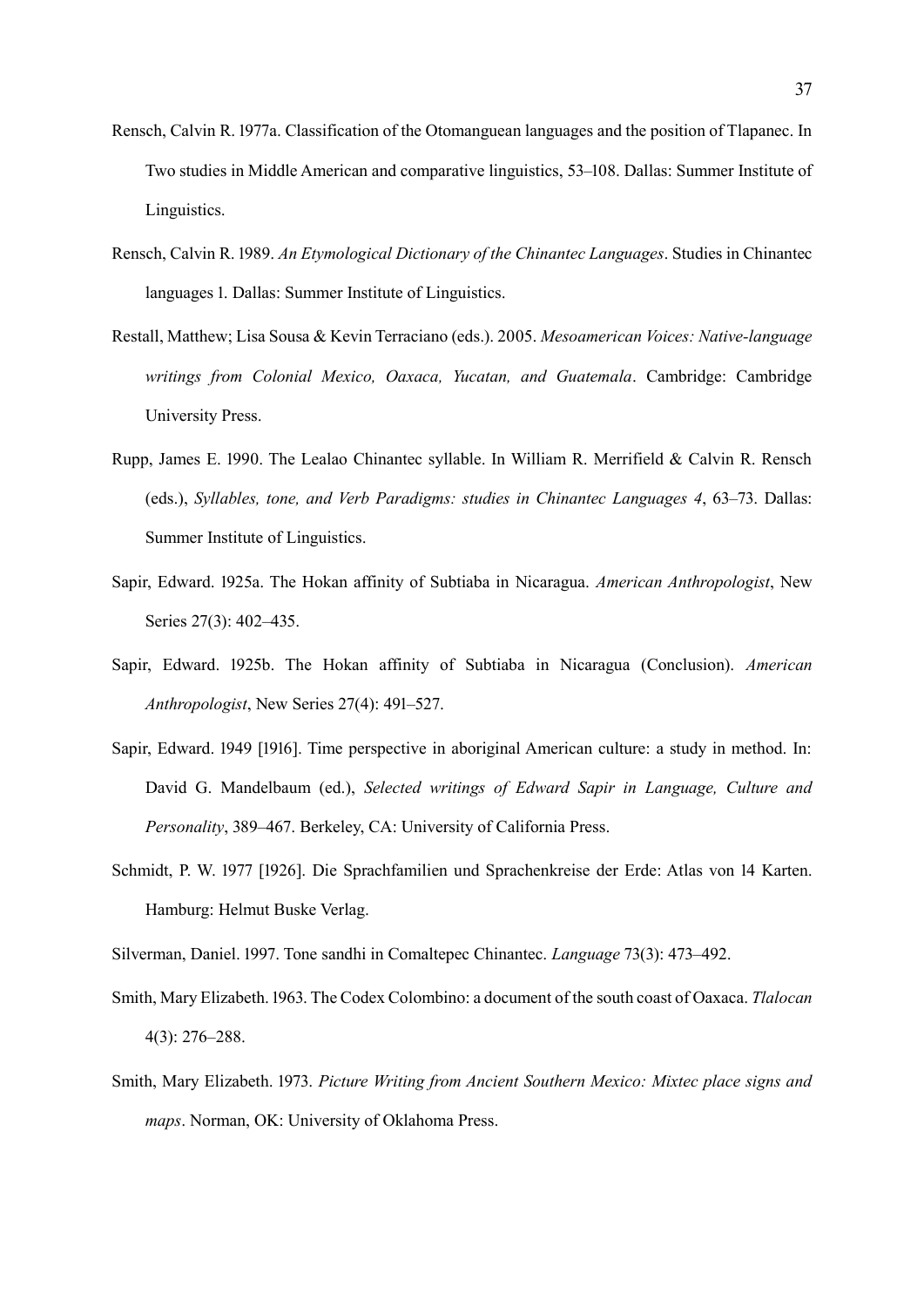- Smith Stark, Thomas C. 1995. El estado actual de los estudios de las lenguas mixtecanas y zapotecanas. In Leonardo Manrique; Yolanda Lastra & Doris Bartholomew (eds.), *Panorama de los estudios de las lenguas indígenas de México*, Tomo II, 5–186. Quito: Ediciones Abya-Yala.
- Smith Stark, Thomas C. 2004. El progresivo en zapoteco. Ms., Paper presented at the VII Congreso Nacional de Lingüística, University of Guadalajara, Mexico.
- Smith Stark, Thomas C. 2007. Algunas isoglosas zapotecas. In: Cristina Buenrostro; Samuel Herrera Castro; Yolanda Lastra; Fernando Nava; Juan Jos Rendón; Otto Schumann; Leopoldo Valiñas & María Aydeé Vargar Monroy (eds.), *Memorias del III Coloquio Internacional de Lingüística Mauricio Swadesh*, 69–133. México, D.F.: Universidad Nacional Autónoma de México and Instituto Nacional de Lenguas Indígenas.
- Soustelle, Jacques. 1937. *La Famille Otomi-Pame du Mexique Central*. Paris: Institut d'Ethnologie.
- Spores, Ronald. 1993. Tututepec: a postclassic-period Mixtec conquest state. *Ancient Mesoamerica* 4(1): 167–174.
- Suárez, Jorge A. 1972. La clasificación del papabuco y del solteco. *Anuario de Letras* 10: 219–232.
- Suárez, Jorge A. 1973. On Proto-Zapotec phonology. *International Journal of American Linguistics* 39(4): 236–249.
- Suárez, Jorge A. 1979. Observaciones sobre la evolución fonológica del tlapaneco. *Anales de Antropología* 16: 371–386
- Suárez, Jorge A. 1980. Review of Comparative Otomanguean Phonology, by Calvin R. Rensch (1976). *International Journal of American Linguistics* 46(1): 49–56.
- Suárez, Jorge A. 1983. *La lengua tlapaneca de Malinaltepec*. Mexico, D.F.: Universidad Autónoma de México.
- Suárez, Jorge A. 1986. Elementos gramaticales otomangues en tlapaneco. In Benjamin F. Elson (ed.), Language in Global Perspective: Papers in honor of the 50th anniversary of the Summer Institute of Linguistics 1935–1985, 267–284. Dallas: Summer Institute of Linguistics.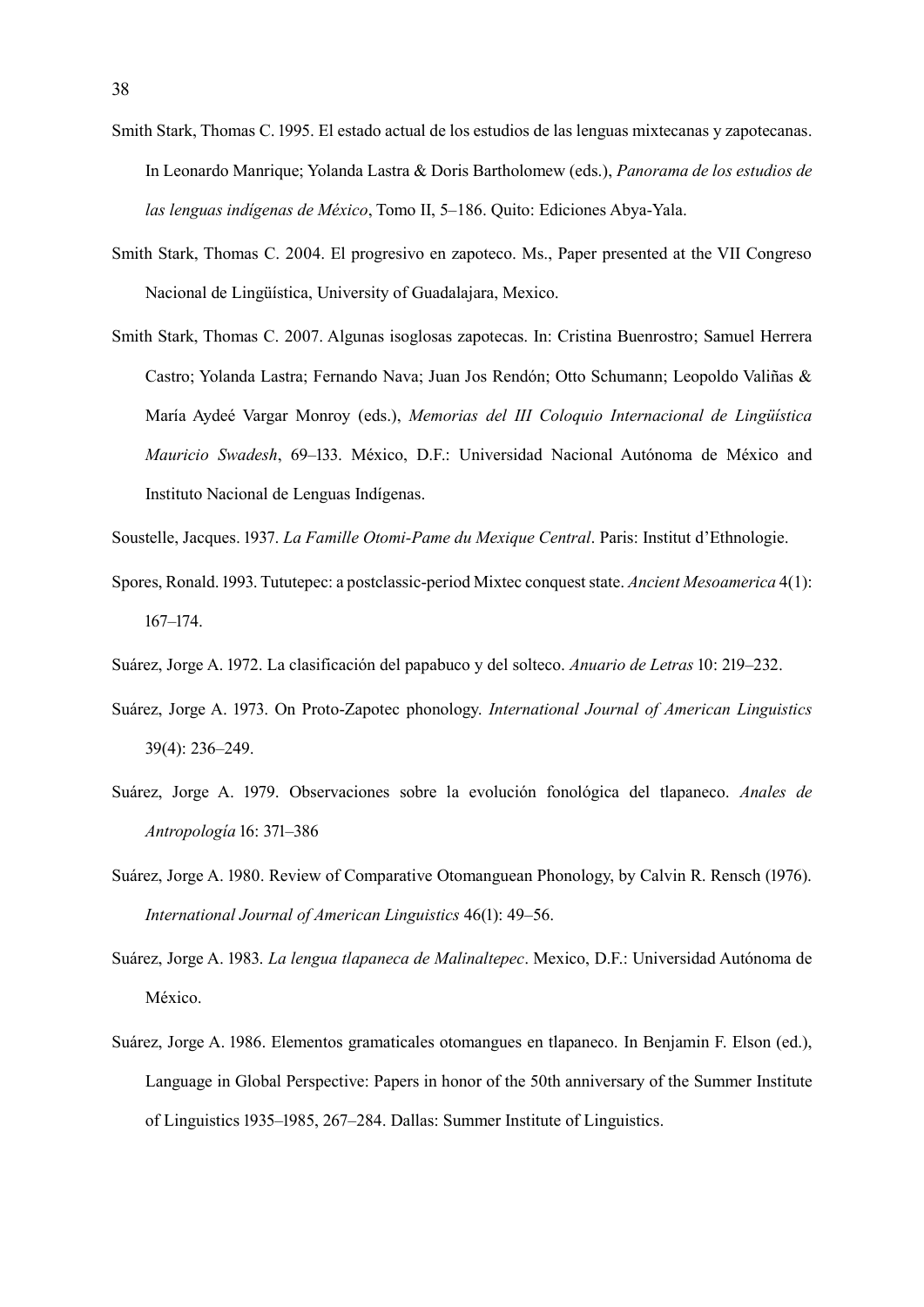- Suárez, Jorge A. 1990. La clasificación de las lenguas zapotecas. Homenaje a Jorge A. Suárez, ed. Beatriz Garza Cuaron and Paulette Levy, pp. 41–68. Mexico, D.F.: El Colegio de Mexico.
- Sullivant, J. Ryan. 2016. Reintroducing Teojomulco Chatino. *International Journal of American Linguistics* 82(4): 393–423.
- Swadesh, Morris. 1947. The phonemic structure of Proto-Zapotec. *International Journal of American Linguistics* 13(4): 220–230.
- Swadesh, Morris. 1960. The Oto-Manguean hypothesis and Macro Mixtecan. *International Journal of American Linguistics* 26(2): 79–111.
- Swadesh, Morris. 1964. Algunas problemas de la lingüística otomangue. *Anales de Antropología* 1(1): 91–123.
- Swanton, Michael; Sarah Barber & Devon White. 2013. La dialectología histórica del mazateco y las redes peatonales. Paper presented at the *IV Coloquio de Lingüística Mauricio Swadesh: Debates en torno a la lingüística histórica indomexicana*. Instituto de Investigaciones Antropológicas, UNAM. Mexico City, Oct 16-18.
- Terraciano, Kevin. 2001. The Mixtecs of Colonial Oaxaca: Ñudzahui history, Sixteenth through Eighteenth Centuries. Stanford, CA: Stanford University Press.
- Upson, B. W. & Robert E. Longacre. 1965. Proto-Chatino phonology. *International Journal of American Linguistics* 31(4): 312–322.
- Urcid Serrano, Javier. 2001. Zapotec hieroglyphic writing. *Studies in Pre-Columbian Art and Archaeology* 34. Washington D.C.: Dumbarton Oaks Research Library and Collection.
- van Doesburg, Bas & Michael W. Swanton. 2011. Mesoamerican philology as an interdisciplinary study: the Chochon (Xru Ngiwa) "barrios" of Tamazulapan (Oaxaca, Mexico). *Ethnohistory* 58(4): 613- 652.
- van Doesburg, Sebastián; Michael W. Swanton; Alejandro de Ávila y Christian DiCanio. (Under review). Flores blancas, campos quemados y quetzales: la morfología histórica mixtecana y la